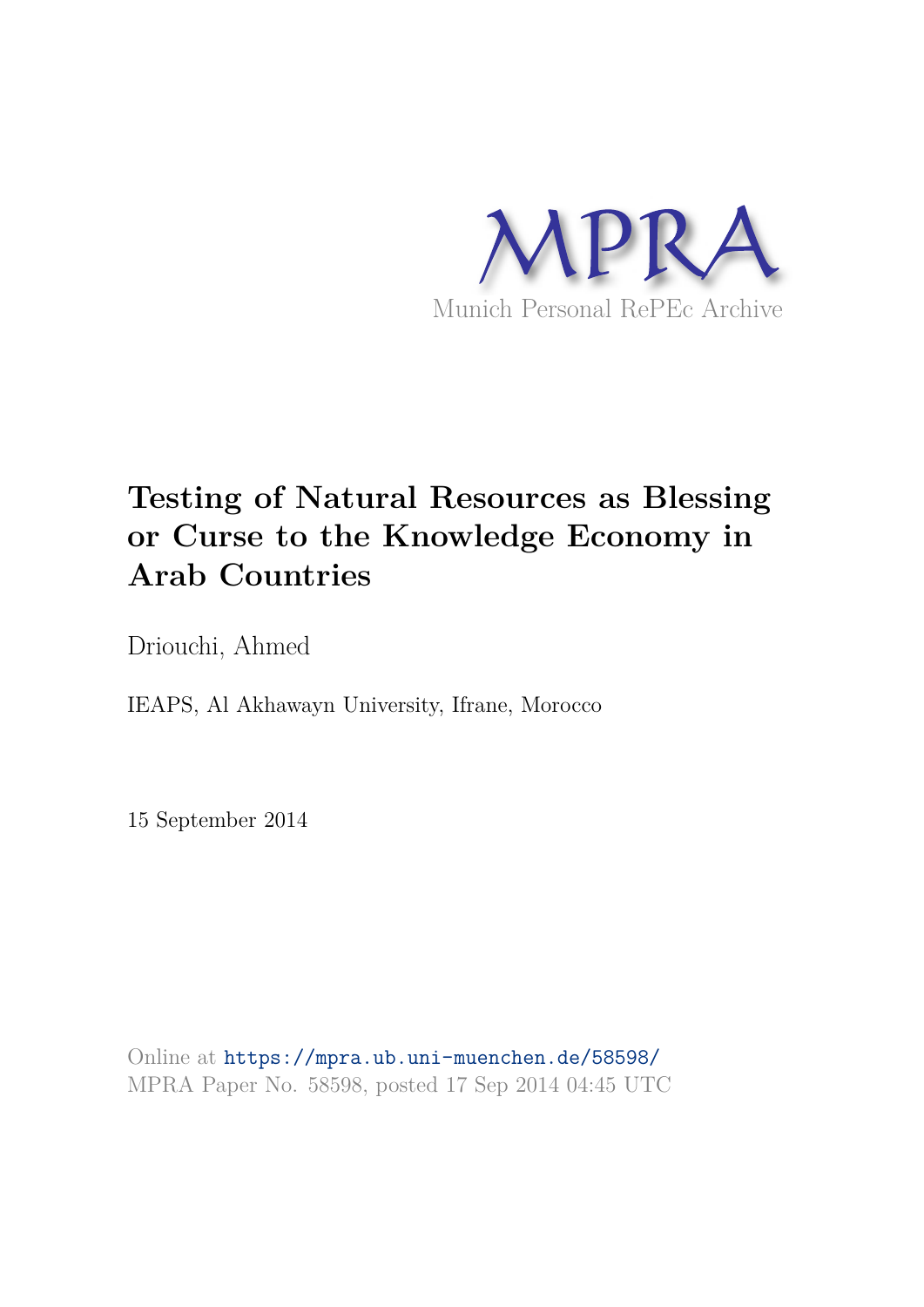# **Testing of Natural Resources as Blessing or Curse to the Knowledge Economy in Arab Countries**

By:

Ahmed Driouchi, Institute of Economic Analysis & Prospective Studies (IEAPS), Al Akhawayn University, Ifrane, Morocco

#### **Abstract**

 *This paper focuses on testing if natural resources constituted a blessing or a curse to the progress of knowledge economy in Arab countries. Some of these economies are based on*  natural resources and mainly oil and gas that are major sources of economic rents. The attained *results from all the sample of Arab countries, show how knowledge variables are negatively related to the rents from natural resources. Natural resources appear thus as a curse to the expansion of knowledge economy in the overall set of countries. But, when taken country by country as in the literature, natural resources as blessing are shown over some economies. Transformation of curse to a sustainable blessings is the promising economic and social direction of change that could increase further inclusive growth in the Arab economies.* 

Keywords: Rents, natural resources, curse, blessing, sovereign funds, inclusion.

## **Introduction**

The literature on natural resources rents looks at the effects of these resources as a curse or blessings to development, from different views. It refers to the existence of a curse in most oil abundant economies while it often indicates that these rents could be a blessing under specific managerial and policy frameworks. Arab countries and mainly those of Algeria, Libya and the Middle East as net exporters of oil and gas achieve important rents and revenues from these exhaustive natural resources. Outside these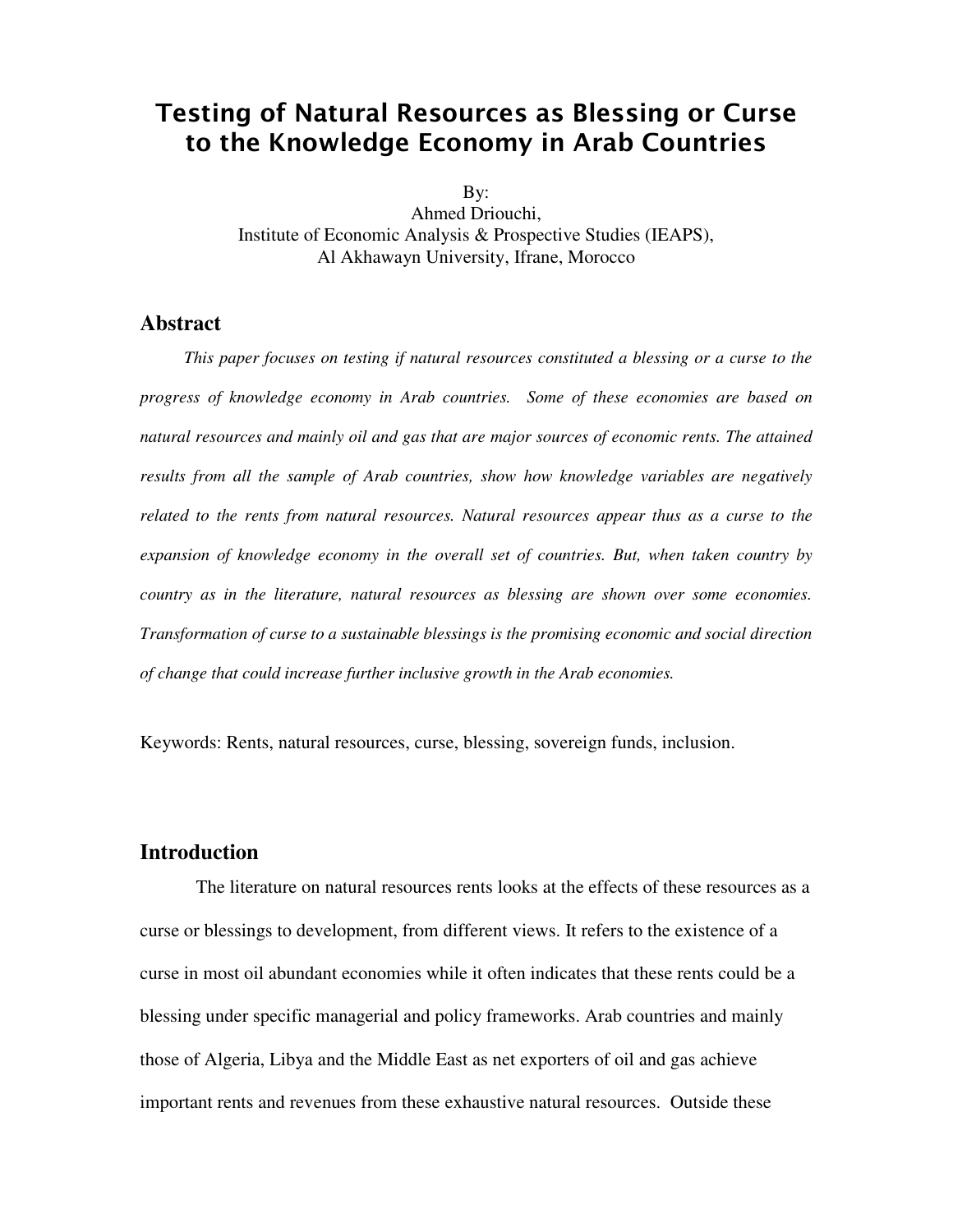activities, only few economic opportunities have been mobilized during the last years in these countries. As some of these economies are already facing the post-oil era in relation to the trends taking place in oil and gas industries, with future possibilities of exhaustion of reserves, diversification of economic activities has been emerging in some of these economies. But, the creation of new portfolios has not been expanded outside the traditional spectrum of activities. Besides that, public sovereign funds are still playing an important role both domestically and internationally implying that rents from natural resources are still promising sources of economic development.

This paper addresses questions that show how economic rents from natural resources in Arab countries are driving the development paths in relation to their access to knowledge economy. As such, it focuses on estimating the links between knowledge variables and rents from natural resources. This is to test if natural resources constitute a curse or a blessing factor to the expansion of the knowledge economy and economic development.

After a literature review on the major findings about the links between rents and development, a second section focuses on data and methods. The third section emphasizes the empirical analysis of data before estimating the relationships between subsets of knowledge variables and rents.

A preliminary version of this paper looked at the links between rents from natural resources and knowledge components. It addressed the major effects of economic rents on development. It did not clearly interpret the results in relation to the curse and blessing and their linkages to knowledge variables (Driouchi, 2014).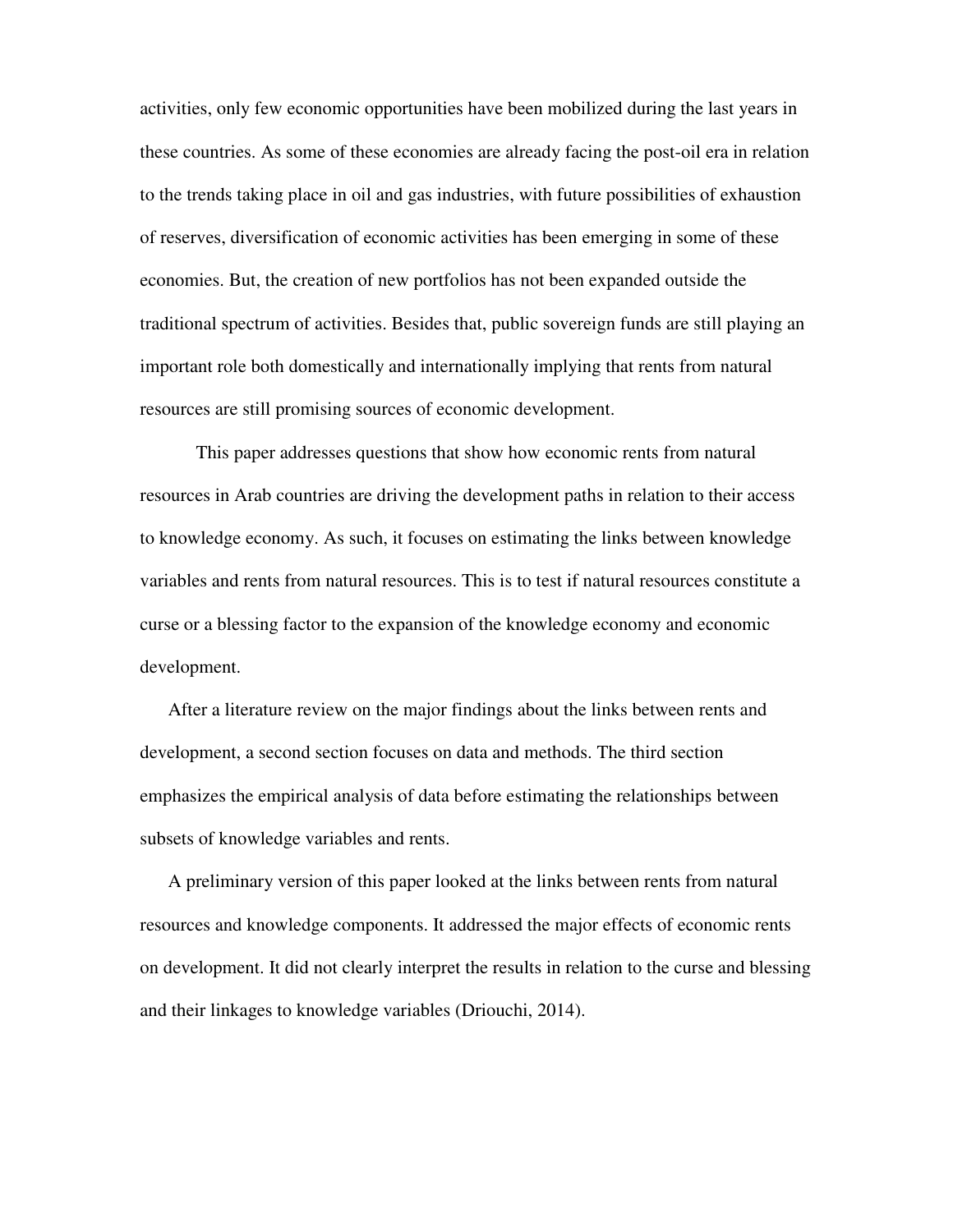#### **I. Literature Review**

In an early paper by Sachs and Warner (1997), natural resource abundance is related to economic growth. The authors observe that economies with a high ratio of natural resources to GDP in 1970 tend to grow slowly during the period 1970-1990. Additional evidence is then discussed to understand the negative relationship between resource abundance and economic growth. Gaitan and Roe (2012) remind the readers about the phenomenon of "natural resource curse" where countries with oil and other natural resources have grown less rapidly than those countries without. The authors also refer to the historical background about economics of exhaustible resources and the increased attention received, following Sachs and Warner's (1997) suggestion that countries with ample natural resources tend to grow less rapidly than natural resourcescarce countries. Gaitan and Roe (2012) develop an infinite-horizon, two-country model of trade with identical economies, except that one country is endowed with deposits of an exhaustible resource and the other is not. Within the context of the model, they show that this phenomenon can be explained in part by an inelastic demand for the exhaustible resource that increases growth in trade revenues and induces the resource-abundant country to invest relatively less than the country lacking exhaustible resources. Cotet and Tsui (2010) study the effects of oil rents on development based on a world panel dataset focusing on oil discoveries and extractions. They first test the hypothesis of the negative relationship between oil endowment and economic performance to find little robust evidence about that. Lange and Motinga (1997) already mentioned the specific status of both exhaustible and renewable resources in relation to the rents generated through these activities. To these authors, resources like minerals and fisheries generate "resource rents," or income above the normal return to capital invested in these activities. El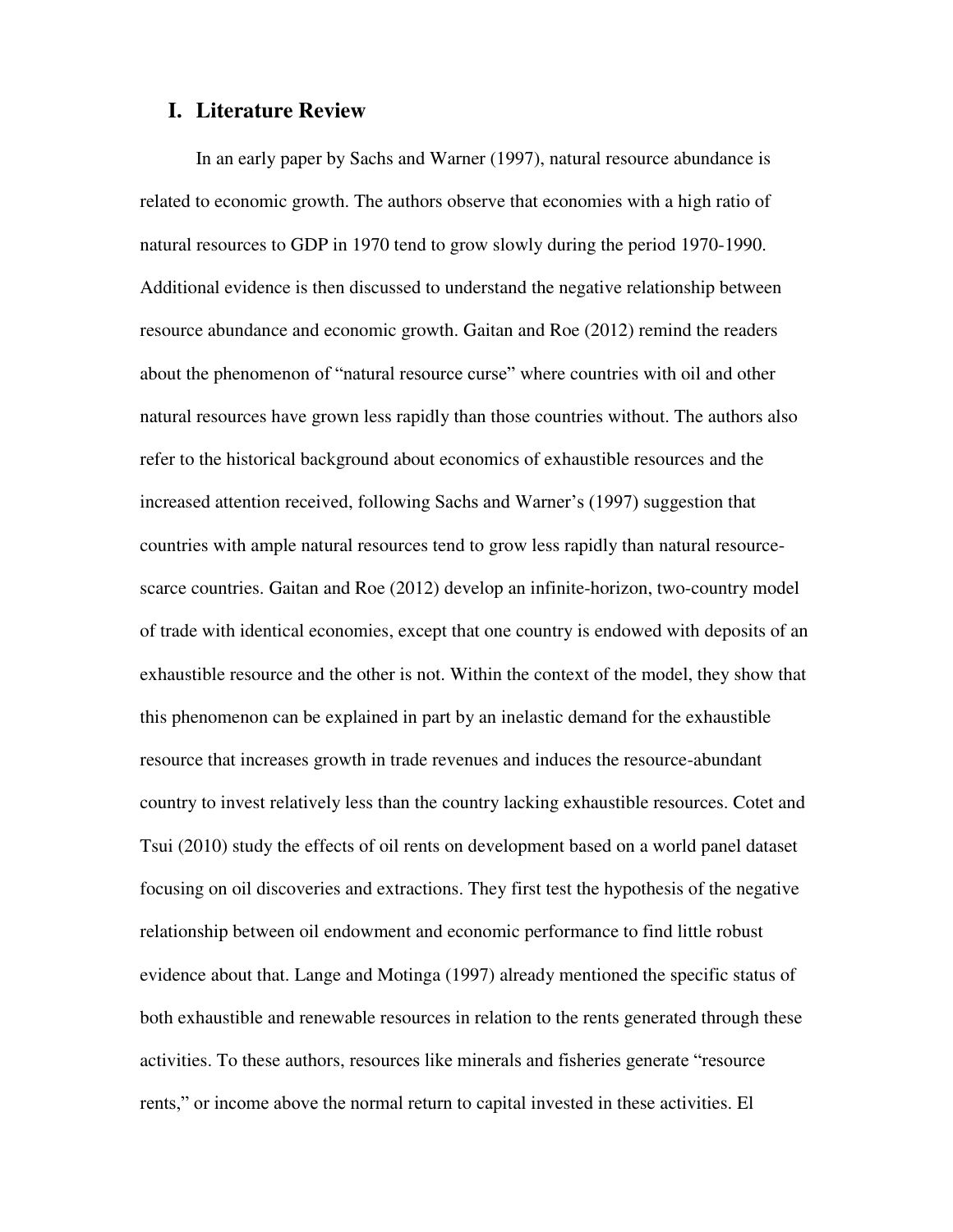Anshary (2011) focuses on the "curse" outcome in oil based economies as related to market shocks such as those of 1970 and 2000s but the author considers that the magnitude also depends on the composition of public spending and the use of the generated oil rents. Carneiro (2007) looks at the development challenges facing resourcerich economies with focus on oil exporting countries. The author introduces the "paradox of plenty" to refer to the likely negative externalities that may be related to natural resources. Series of macroeconomic policies are suggested to overcome any negative effect related to the abundance of natural resources. Di John (2011) attempts a critical survey of theory and evidence about the resource curse. The author looks at the literature on Dutch disease, "rentier state" and rent seeking versions of the resource curse. Important shortcomings of these approaches are found. To the author, there is a threshold below which the risk of curse can be higher and above which better economic performance is achieved. Frankel (2010) also considers that it is striking how often countries with oil or other natural resource wealth have failed to grow faster than those without.

But, other publications have shown the role of good governance in transforming potential curse into a blessing. Cappelen and Mjoset (2009) describe the changes and the improvements in Norwegian economy from 1950-1970 to the current era. The authors noticed the attainment of higher per capita income and the high level of human development. They attribute that, to the petroleum sector but mainly to the policies and types of governance pursued in comparison with other natural resource abundant economies. Hartzok (2004) looks at the dividends from oil resource rents with focus on Alaska, Norway and Nigeria. According to the author, citizens of Alaska have been receiving payments from an oil rent trust fund since 1982. In Norway, the population is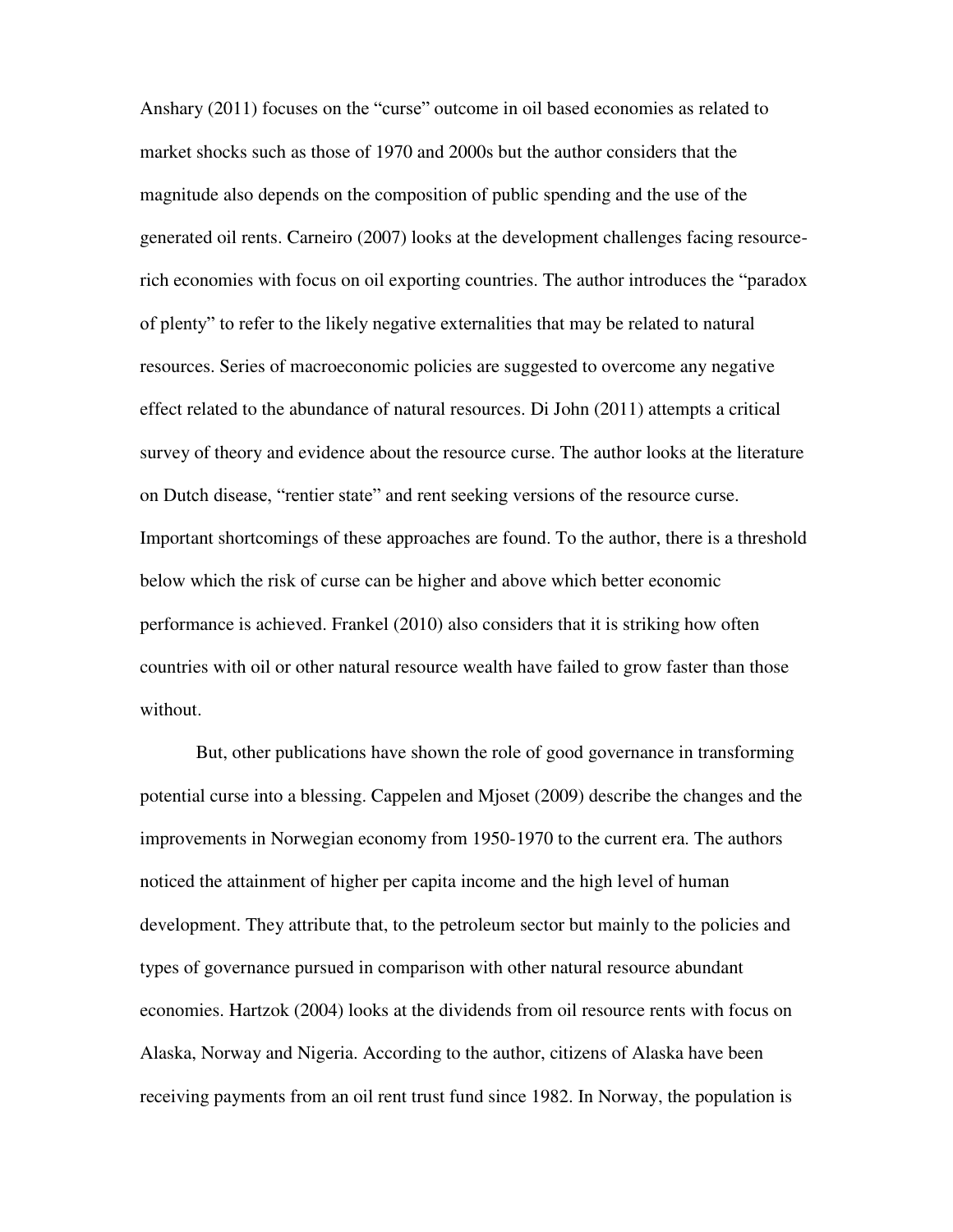provided with social services with investments in an oil rent fund. Nigeria has been in the process of setting similar fund. The paper focuses on the oil rent institutions and their optimal use to support the needs of the population. Ebeke and Ombga (2011) discuss oil rents and allocation of talents in relation to the quality of governance in a sample of 69 developing economies. The authors conclude that good governance leads to orient talents towards productive activities while lower quality governance may induce human resource allocation to rent-seeking. Paltseva and Roine (2011) deal with the issue of resource curse while indicating that key economic policies can transform resource rents into engine of development. Kurtz and Brooks (2011) discuss the oil curse within the framework of globalization and human capital growth. In this context, the resource curse becomes a developmental opportunity. This paper introduces the roles of domestic human capital in ensuring technological advancement, absorption and progress of new economies and sectors that can be linked or not to the oil economy. These trends are further amplified by globalization and international markets where major gains are captured by human capital and then by the virtuous spiral of economic growth and development. The findings of Davis and Tilton (2005) suggest series of various policies for different countries possessing rich mineral deposits. The positive relationship between natural resources and development has often been questioned on empirical evidence that is not all the time appropriate. Developing countries need more development and natural resources can be important assets in this process. In their paper, Busse and Gröning (2011) investigate the relationship between the natural resources and the governance indicators. This research uses a panel data and an instrumental variable method to explain the correlation between the variables and the error terms. The authors find evidence about an increase in the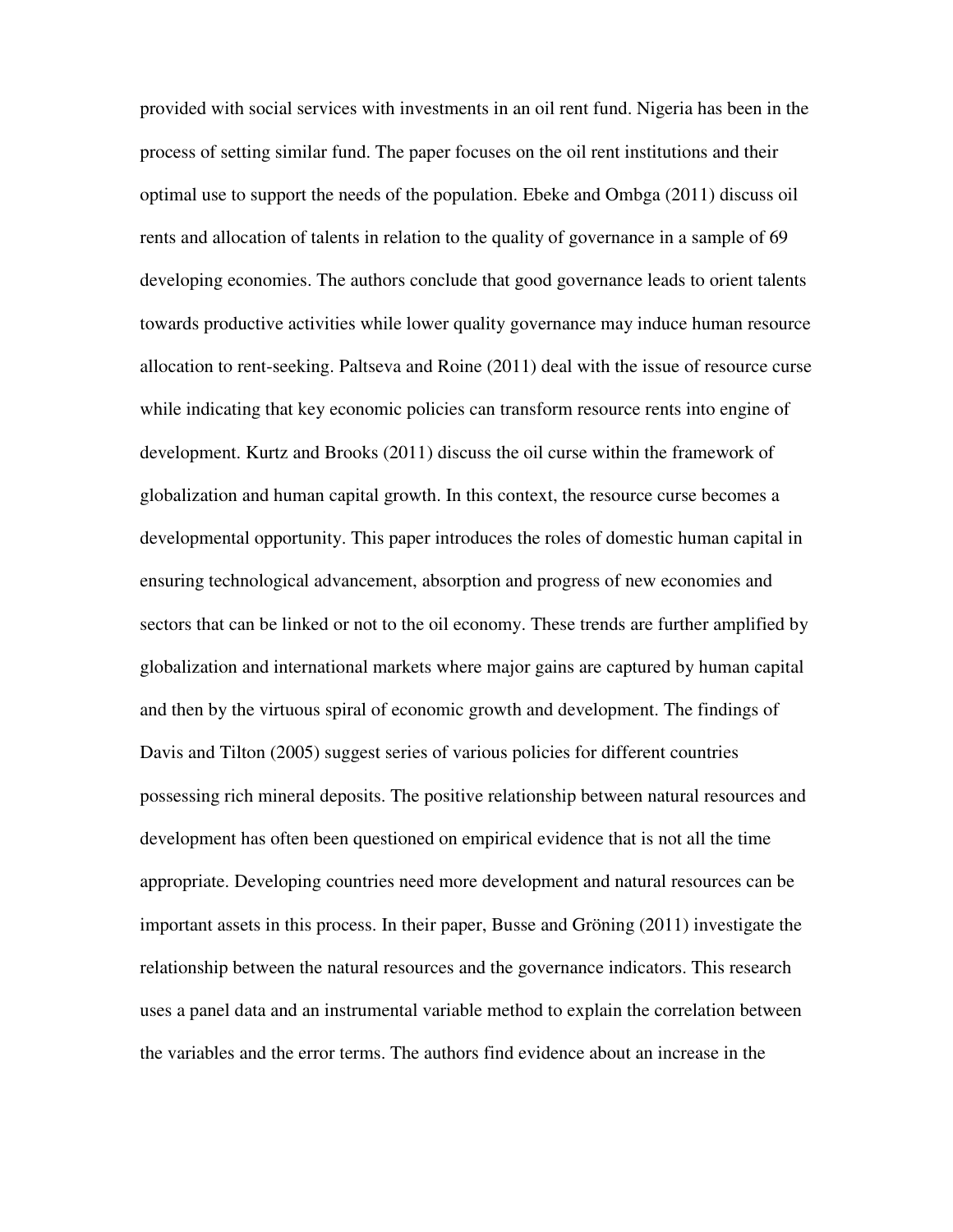corruption rate due to the export of the natural resources. Moreover, the results for other governance indicators are not significant (bureaucracy) or are not found (law and order).

Other sets of publications have emphasized the empirical nature of the problems related to natural resources. Fleming and Measham (2013) list ten assumptions related to resource curse in relation to policies. The authors focus on the local effect of the natural resources rather than their effects on the country as a whole. To the authors, a natural resource can be either a blessing or a curse to the area holding this activity. They explain that the difference in opinions over the blessing or curse of a natural resource resides in understanding the meaning of a resource curse and its impact on its area (regionally and nationally). Leonov and Volchkova (2013) test two hypotheses to study the Dutch disease over a period of twenty years. The results show that the openness and high revenues do not create a significant difference in the development of the industry whether the country has resources or not. The authors state that the government to remedy the decrease in industrialization uses the Dutch disease. They suggest loosening the policies in countries rich in resources because imposing policies to control for the Dutch disease when it does not exist may create more important and harmful problems. Konte (2012) studies the relationship between the economic growth pace of a country and the blessing or curse of the natural resources. This research shows that the level of democracy (democratic or autocratic) affects the types of effects of natural resources either as a blessing or a curse of having natural resource while accounting for education and the economic organizations involved. Ragnar (2009) studies the differences between the countries for which the natural resources are either a blessing or a curse. The author investigates theories of the resource curse. The author states that politics affect the blessing or curse of a natural resource. He added that the curse resides in relying on the natural resources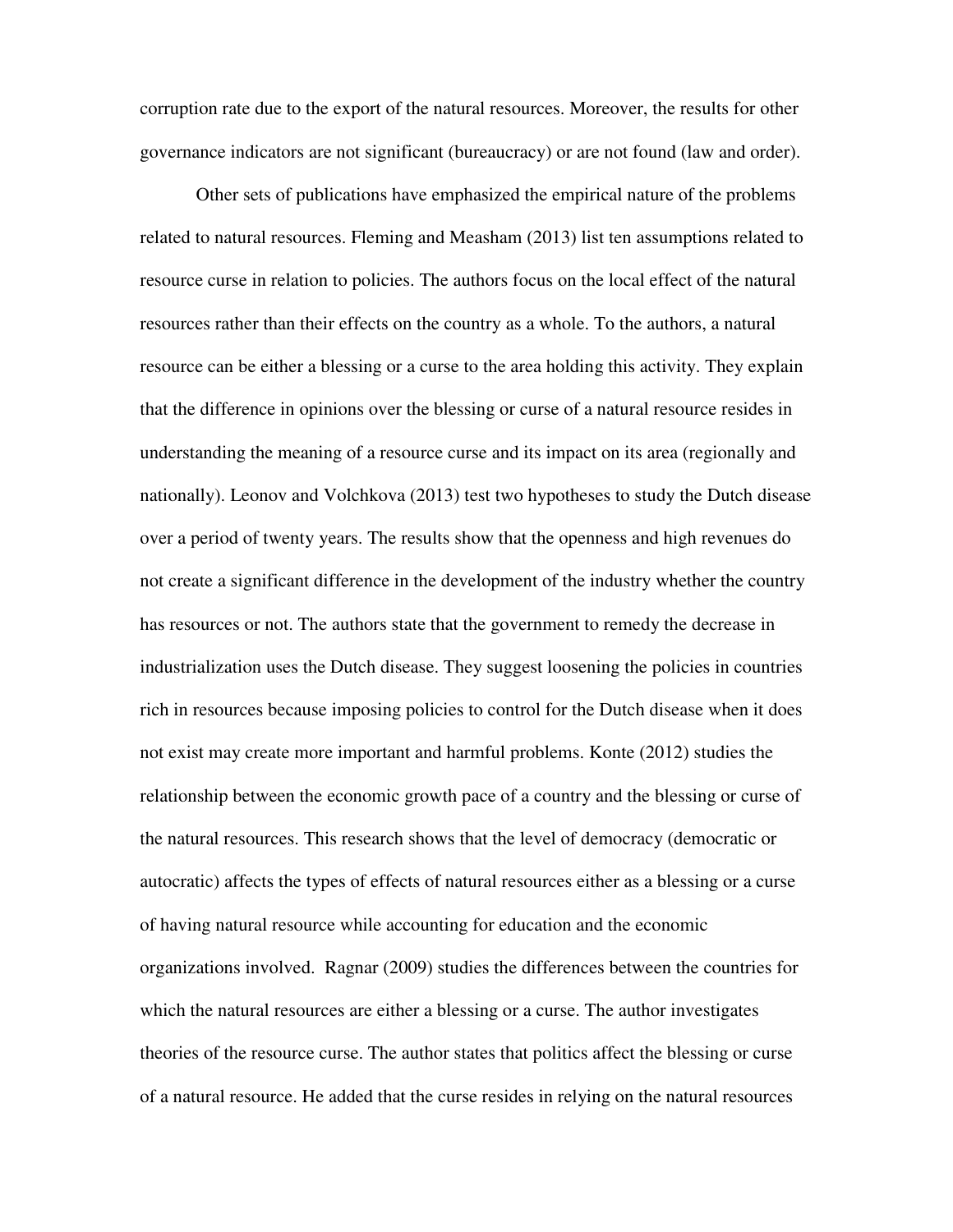and not diversifying their activities. The author states that there is a relationship between economic development and the natural resources. He adds that resource-poor countries develop quicker than resource-rich countries because they rely on their natural resources economically. In his critical review Malik (2013) praises the research of Ragnar (2009), and considers it a good starting point to study the relationship between the natural resources abundance and the economic growth. Weber (2013) finds in the south-central U.S. an initial rise of symptoms of a curse in the 2000s. These effects are a reduction in the compensation and in workforce in other sectors. The author states that greater production does not result in less educated population. The results show that oil abundance in the south-central U.S. promotes a long-term economic development. Ross and Andersen (2012) claim that the resource curse exists and reexamined the data and previous models. Ross and Andersen show that the findings from previous are correct for the period before 1970. However, the "Resource Curse" was prominent after 1980. The research show that the oil resources constitute a barrier to the democratic development after 1970 where the oil rents start to go to the government. Elbadawi and Gelb (2010) suggest that the oil curse depends on the bad governance, high volatility rates and an overvaluation of the exchange rate. The export, manufacture, low product sophistication constitute the main areas where the resource curse show. This research investigates the means to escape the "resource curse" and the role that economic policies can do to promote the export diversification the sophistication and the density of product space.

Some publications have focused on Arab countries. Akarli (2007) studies the situation of six Arab countries in the Gulf Region (Saudi Arabia, United Arab Emirates, Kuwait, Qatar, Oman and Bahrain) where it has been shown that their natural resources constitute a blessing for each country as it increases their economic revenues and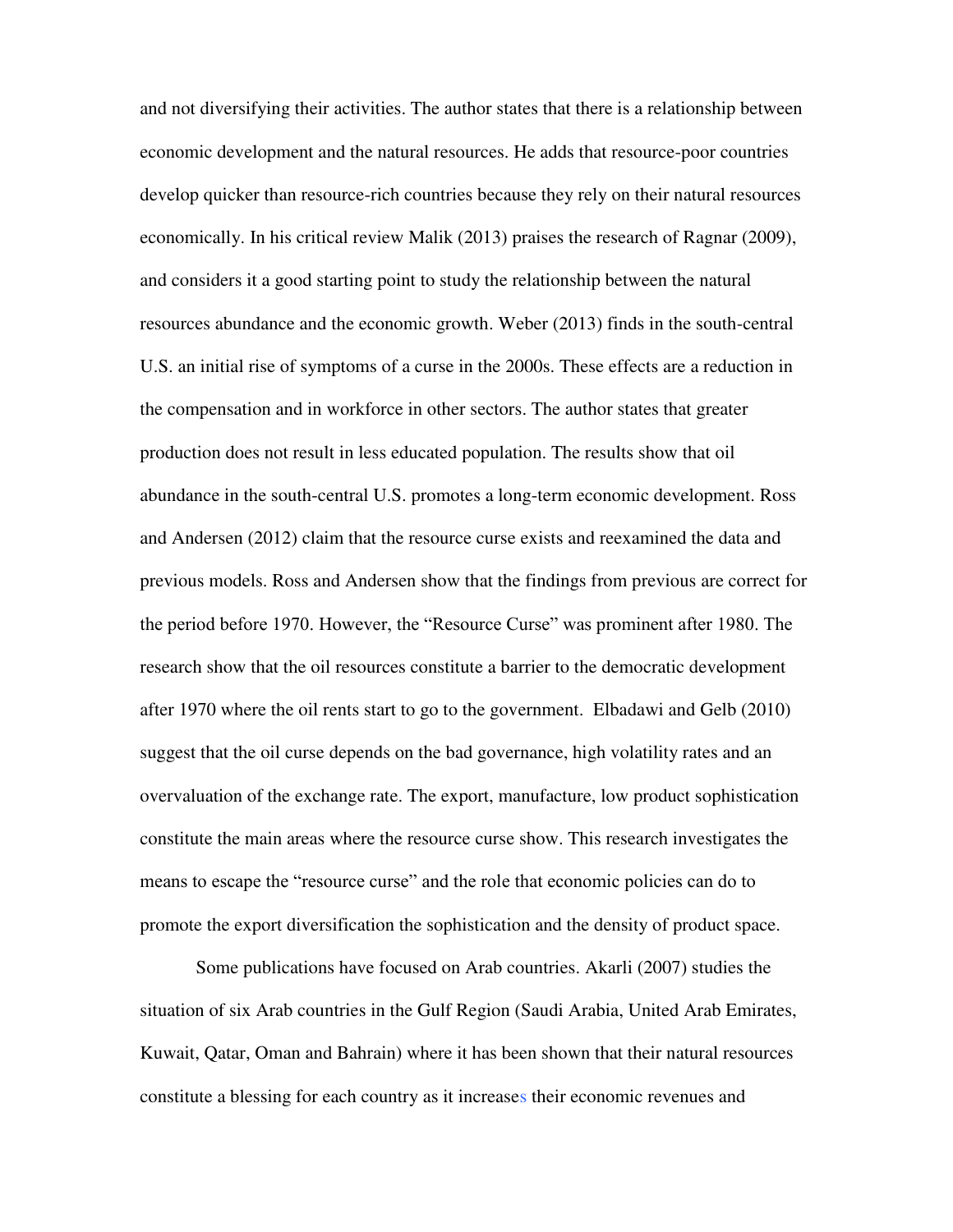standards of living. Clement (2004) claims that the oil rent can be either a curse or a blessing for Algeria. This country can model best the effect of the misused oil rent. It suffered for a long time from the civil war and the economic adjustments. This research is concerned with the analysis that the natural resources in Algeria are not the cause of its actual crisis. It discusses that the deficiency in the Algerian system as well as its government is due to the French colonialism rather than the natural resources. All the difficulties and crises the country went through weakened it and conditioned the natural resources exploitation in hand with the rent. In fact, Algeria can use the rent to support its budget to finance its future projects. The author states that the natural resources can be a means to heal the country. El-Katiri, Fattouh and Segal (2011) analyze the oil rent distribution in Kuwait. They say that different countries have adopted strategies for using the oil rents to cover the needs of the population. To the author the best practice is provided by Norway where oil and gas represent 27 % of GDP (2008) and 50 % of exports. The receipts of the oil fund are distributed transparently to the current population while accounting also for future generations. Such a model is suggested for Kuwait by the authors. In their paper, the authors find that Kuwait considers its natural resources as a blessing. Elbadwi and Makdisi (2013) analyze the factors that underlie the transition taking place in the Arab economies. The authors find that rents from oil and other minerals do negatively to affect democracy when not managed appropriately. The results also suggest that home conflicts limit democratic transitions. The causal mechanisms that could explain that resource rents can constitute constraints to democratization are also discussed. Bricker and Foley (2013) attempt to link series of social and economic phenomena to the existence of rents from natural resources through using series of economic models. The authors find that in the context of Middle East, rents from natural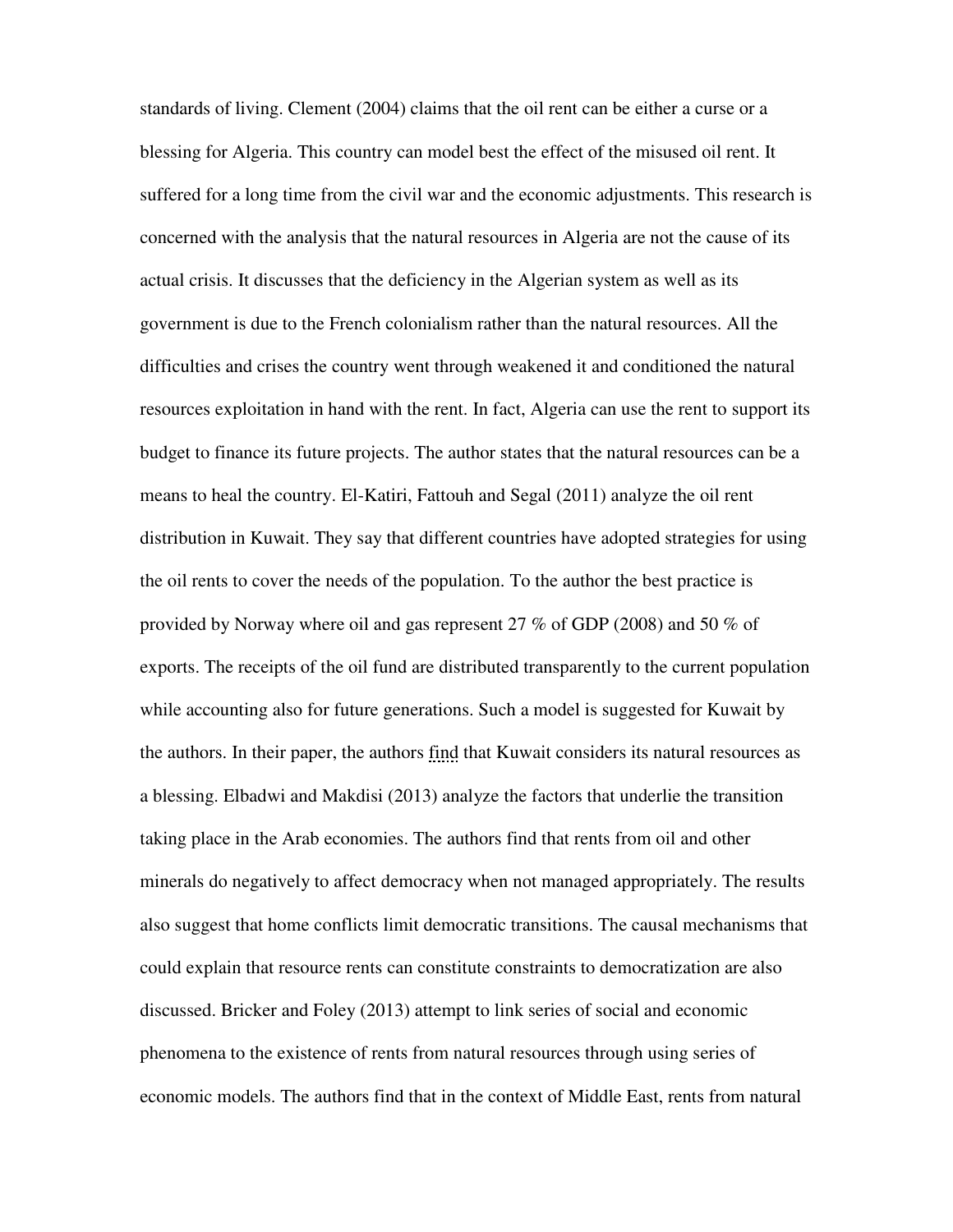resources need to be used to further include the youth in labor markets. A very promising attempt made by Boucekkine, Prieur and Puzon (2013) has consisted in introducing a political game with two players that are the reformists and the conservative elite. Uncertainty is also introduced with high and low rents from natural resources. The results show that shifts to reforms and liberalization are not obvious in the case of Arab countries. The authors underline that the political liberalization at stake in the case of a typical oil exporter in the Arab region need also to ensure the coverage of the related risks. Haouas and Heshmati (2014) show that the Gulf Countries Council (GCC) as a set of oil exporting economies have failed to address the issue of oil curse. To the authors, GCC countries are in this sense lagging behind other groups of economies. The paper looks then in more details to the case of United Arab Emirates (UAE) as facing an oil curse. The authors recognize the progress made towards economic diversification but focus on the vulnerability of UAE economy to external shocks. Al-Irani (2012) proved that Yemen is also affected by the Natural Resource Curse. The research showed that the governmental policies worsen the resource curse effect on the country's development. The mismanagement of oil and the political economy of oil resulted in political instability and conflict. Kabbashi (2012) investigates the Resource Curse issue on Sudan. The research findings state that the Dutch disease and the fiscal linkages are responsible for the negative effect of the oil boom. The impact of the pursued distributive policies increase the impact of the resource curse. This latter is negatively affected by the fiscal policy and leads to an overestimation of the currency that weakens public institutions.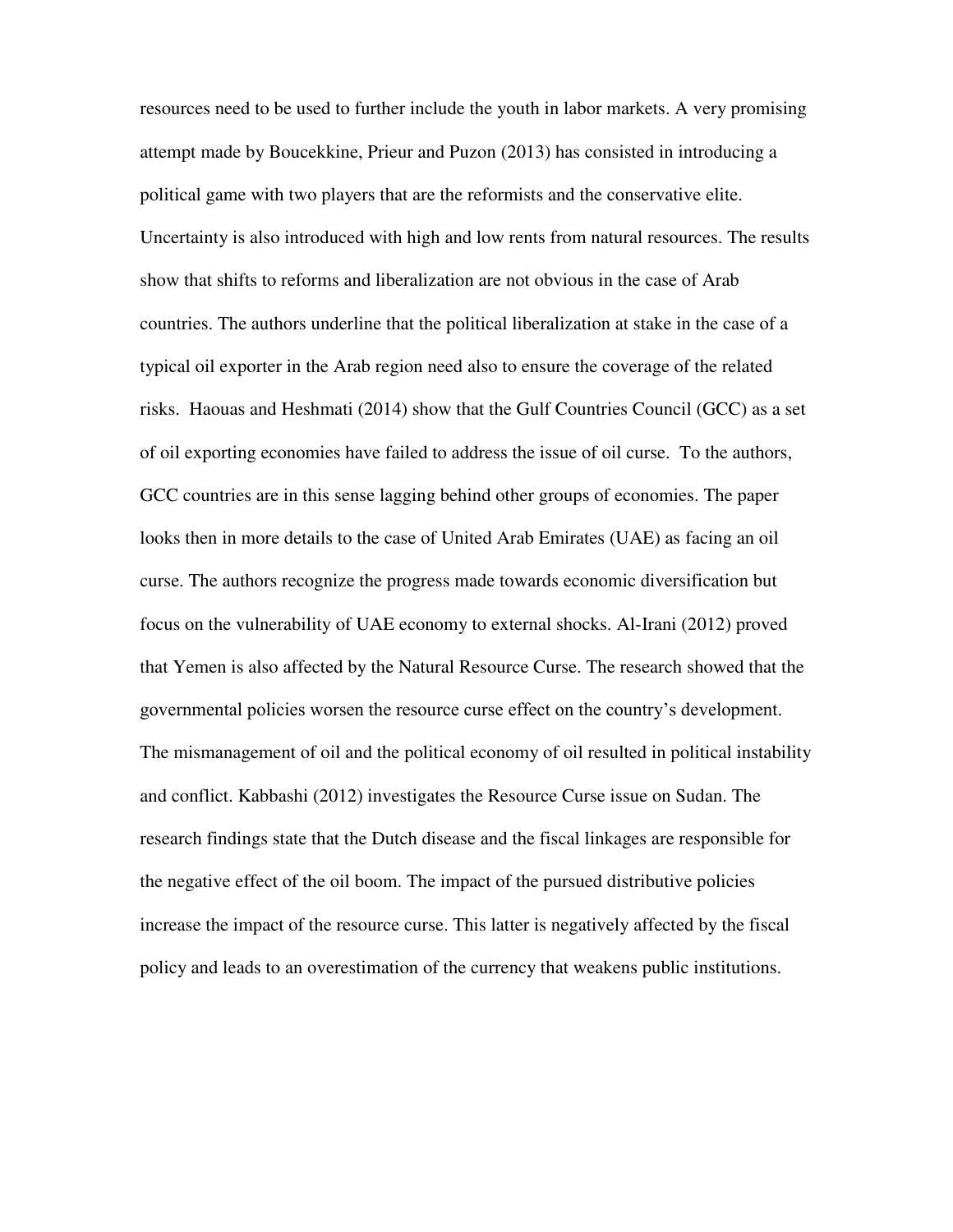A natural resource as a curse or blessing to an economy is an empirical question that needs further investigation for each economy at each period of time. The enhancements of the managerial and governance processes are capable of transforming curses to blessings and thus benefitting to the knowledge economy and then to the overall development. But, further analyzes are needed given the complexity of different linkages between natural resources and development. This is pursued in the coming sections of the present paper with further analyzes on the relationship between economic rents and the components of the knowledge economy.

## **II. Methods and Data**

The major issue introduced here relates to the practical significance of rents without omitting the theories related to economics of rents as developed by different schools of economics. In this sense, a rent occurs when there is an excess profit that is generated under market imperfections. As well developed with the natural resource economics literature, mining exhaustible resources often leads to market imperfections thus to excess profits.

In the sense of World Bank data, rents are measured as percentages of GDP in each country. As such, the total rent from natural resources includes those from exhaustible resources (oil, gas and coal) and that from a renewable resource that is forestry. Rents account for the difference between valuations at world prices and domestic production costs (World Bank, 2011). For oil and gas, the related rents are consequently the difference between the value of crude oil at world prices and the total costs of its production. Similarly, the forestry rents are measured by the flow of forest products valued at both world prices and domestic costs of their production. The same definition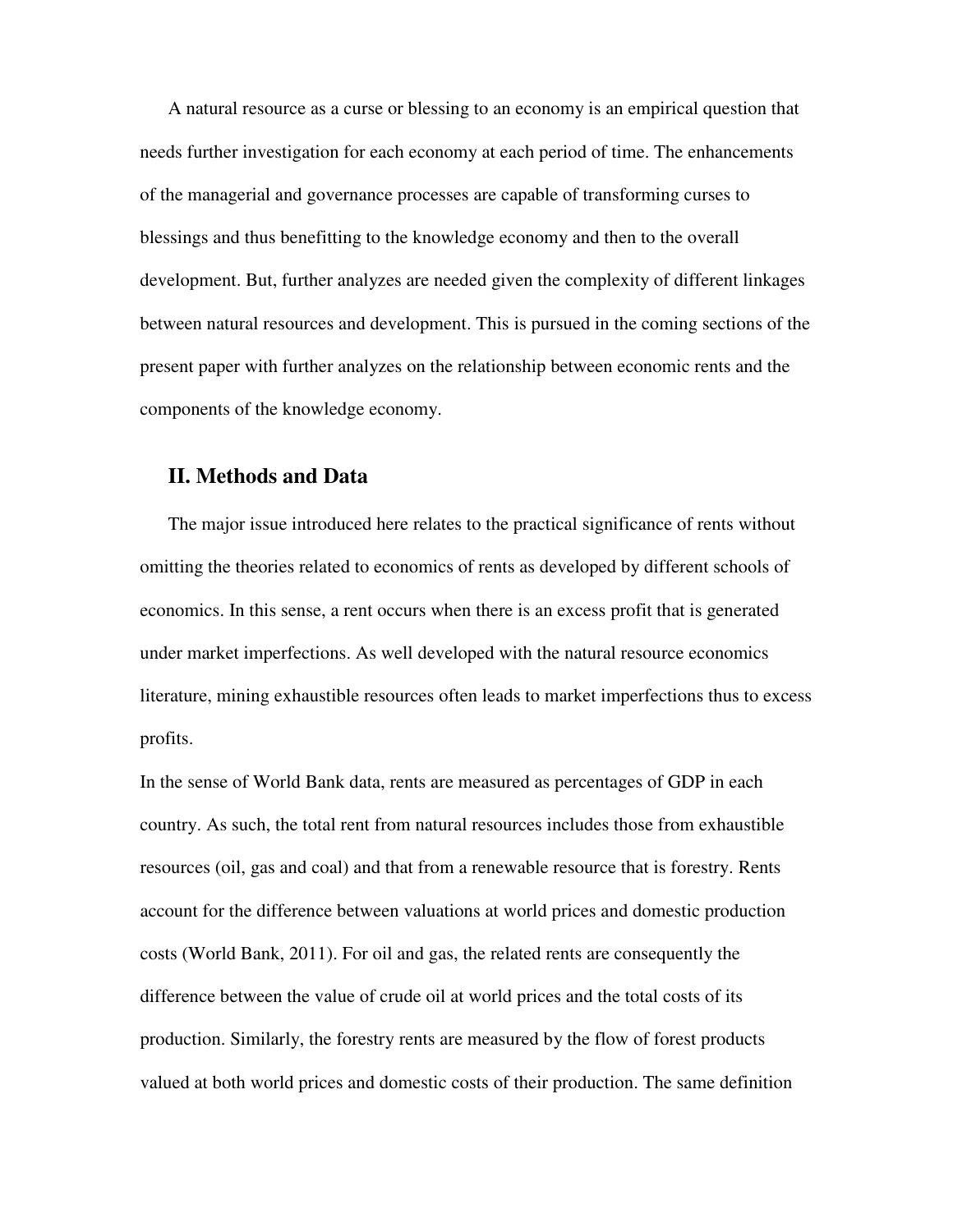applies for coal rents and then for the total rents from natural resources. As reported above, the estimates of different types of rents are based on sources and methods described in "The Changing Wealth of Nations: Measuring Sustainable Development in the New Millennium" (World Bank, 2011).

Economic rents do exist with natural exhaustible and renewable resources. They can be collected by a government as royalties or extraction fees in the case of minerals and oil and gas. Series of economists have recognized that economic rents are "excess returns" above "normal levels" that take place in competitive markets. More specifically, it is a return in excess of the resource owner's opportunity cost.

Based on World Bank datasets (World Bank, 2011), rents are considered to be originating from oil and gas, coal extraction and forestry activities. As they are representing the excess returns between their valuation at international world prices and their domestic production costs, each value is composed of both quantity and price effects. In order to investigate the likely trends taking place in each economy, the quantity effect is first described through variables represented by the percent area of land covered by forests and the total energy produced in oil equivalent (World Bank, 2011). These preliminary investigations are introduced under the following descriptive analysis.

# **III. Results of the Empirical Investigation**

The results obtained below include those related to time trends in rents and knowledge besides the outcomes of regressions relating knowledge components to rents from natural resources.

#### **1. Trends in total rents from natural resources**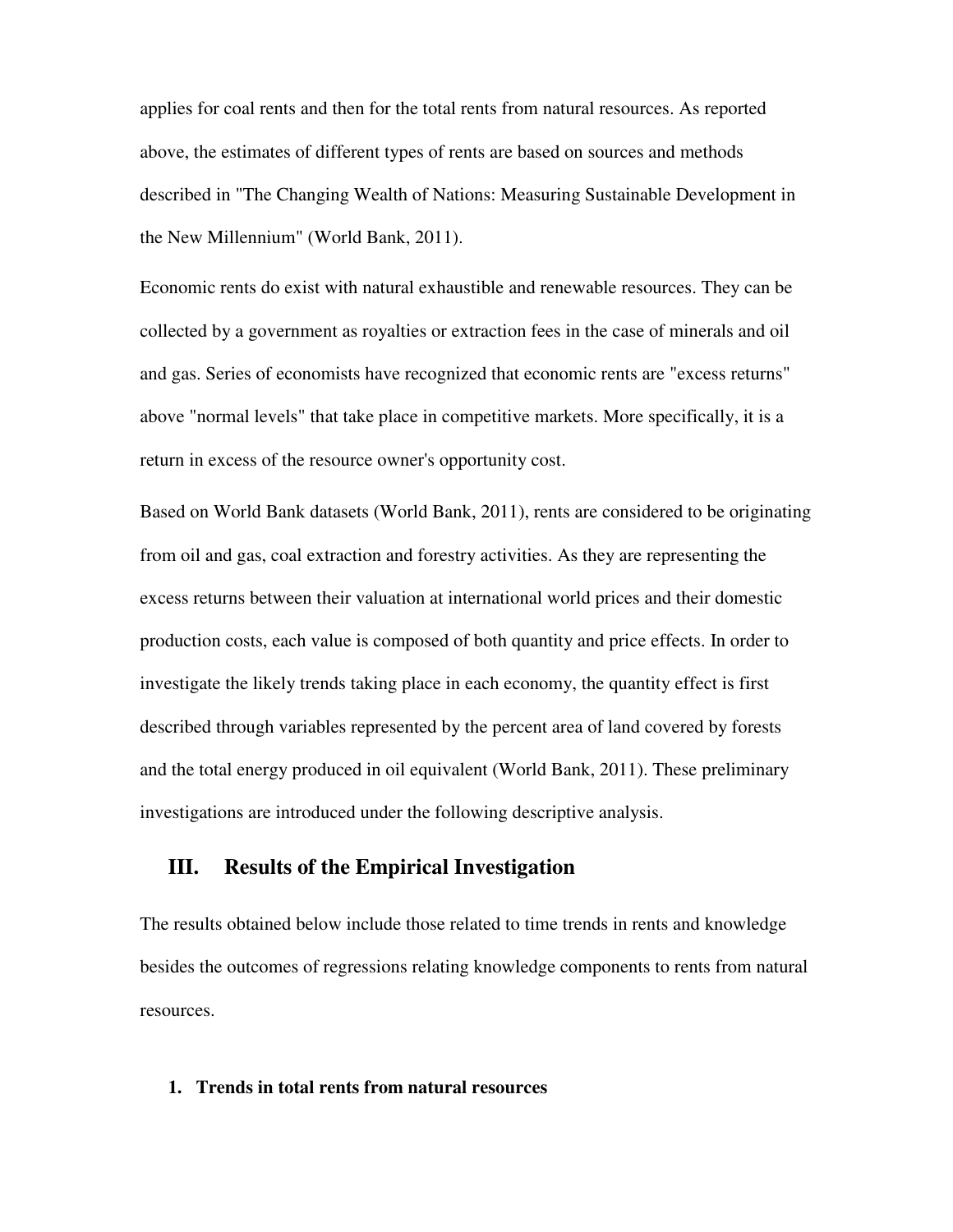A decreasing trend might mean that the country is likely to be diversifying its economy while an increasing trend would show that more pressure is placed only on total natural resources. Algeria, Sudan, Syria, and Libya show increasing trends in total rents from natural resources. Oman, Qatar, Tunisia, the United Arab of Emirates, and Bahrain exhibit decreasing trends implying that diversification is likely to be pursued in these economies. Egypt, Jordan, Kuwait, Mauritania, Morocco, Saudi Arabia, and Yemen show stagnating trends in total rents from natural resources meaning that no major changes have been taking place in either in resource expansion or in diversification. The negative trends in total natural resource rents are though in favor of knowledge enhancement while positive trends show social costs paid to the knowledge economy. Any improvement in knowledge indices can be then related to other variables that are not included in this framework (table 1). More details about the yearly rents from oil and gas are in the appendices.

| Country    | <b>Intercept</b> | <b>Trend</b> | $\mathbf{R}^2$ |
|------------|------------------|--------------|----------------|
| Algeria    | 13.7726          | 4.8673       | 0.2135         |
|            | (4.8673)         | (3.2122)     |                |
| Egypt      | 13.6776          | 0.0359       | 0.0021         |
|            | (4.8417)         | (0.2882)     |                |
| Jordan     | 0.5203           | 0.0115       | 0.0075         |
|            | (1.0732)         | (0.5378)     |                |
| Kuwait     | 57.8131          | $-0.3541$    | 0.0567         |
|            | (10.8939)        | $(-1.5120)$  |                |
| Mauritania | 10.1469          | 0.1861       | 0.0916         |
|            | (4.7114)         | (1.9582)     |                |
| Morocco    | 2.9534           | $-0.0550$    | 0.0762         |
|            | (4.1912)         | $(-1.7710)$  |                |
| Oman       | 54.1377          | $-0.4106$    | 0.1285         |
|            | (13.7739)        | $(-2.3673)$  |                |

**Table 1: Trends in Total Rents as Percent of GDP (Source of Raw data: World Bank databases)**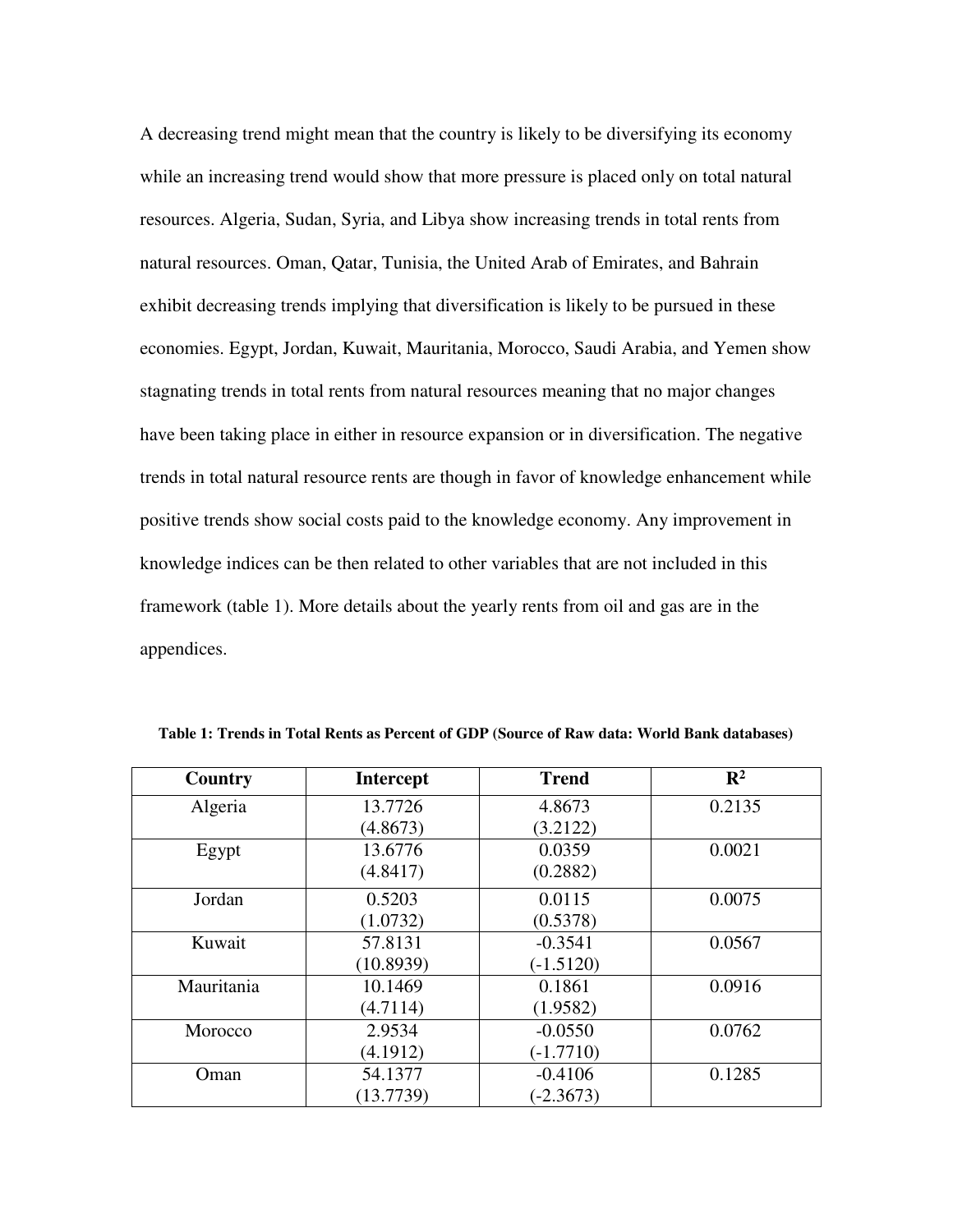| Qatar      | 63.7910     | $-0.8039$   | 0.3225 |
|------------|-------------|-------------|--------|
|            | (14.8946)   | $(-4.2537)$ |        |
| Saudi      | 49.9980     | $-0.2158$   | 0.0251 |
|            | (10.1233)   | $(-0.9904)$ |        |
| Sudan      | $-3.7543$   | 0.4980      | 0.5950 |
|            | $(-2.4859)$ | (7.4729)    |        |
| Syria      | 5.6234      | 0.6001      | 0.6465 |
|            | (3.4479)    | (8.3382)    |        |
| Tunisia    | 9.8502      | $-0.1468$   | 0.1392 |
|            | (7.3406)    | $(-2.4798)$ |        |
| <b>UAE</b> | 65.1689     | $-1.1614$   | 0.5649 |
|            | (17.3926)   | $(-7.0242)$ |        |
| Yemen      | 26.9224     | 0.3756      | 0.0877 |
|            | (8.4888)    | (1.3161)    |        |
| Libya      | 18.1439     | 2.3013      | 0.6637 |
|            | (4.2292)    | (5.9613)    |        |
| Bahrain    | 47.9820     | $-0.9852$   | 0.3024 |
|            | (10.0476)   | $(-3.4841)$ |        |
| Lebanon    | 0.0339      | $-0.0017$   | 0.6106 |
|            | (8.7964)    | $(-5.6009)$ |        |

When looking at the decomposition of total rents, the trends related to forestry rents appear to vary from one country to the other. Of course, countries without forest rents are not included in the analysis and only those exhibiting rents are considered. The trends in forestry rents in Algeria, Egypt, Mauritania, Morocco, Jordan, and Tunisia are all decreasing while they are stagnating in Sudan and Syria (table 2).

| Country    | <b>Intercept</b> | <b>Trend</b>   | $\mathbb{R}^2$ |
|------------|------------------|----------------|----------------|
| Algeria    | 0.2068           | $-0.0022$      | 0.1328         |
|            | (9.8728)         | $(-2.4128)$    |                |
| Egypt      | 0.6441           | $-0.0127$      | 0.8008         |
|            | (27.6176)        | $(-12.3602)$   |                |
| Mauritania | 1.0426           | $-0.0059$      | 0.2244         |
|            | (25.6964)        | $(-3.3166)$    |                |
| Morocco    | 0.6666           | $-0.0161$      | 0.7853         |
|            | (21.5089)        | $(-11.7903)$   |                |
| Jordan     | 0.0402           | $-0.0004$      | 0.1854         |
|            | (12.6049)        | $(-2.9414)$    |                |
| Sudan      | 1.7591           | $-0.0083$      | 0.0204         |
|            | (8.2443)         | $(-0.8901)$    |                |
| Syria      | 0.0148           | $-2.19365E-05$ | 0.0005         |

| Table 2: Trends in Forestry Rents |
|-----------------------------------|
|-----------------------------------|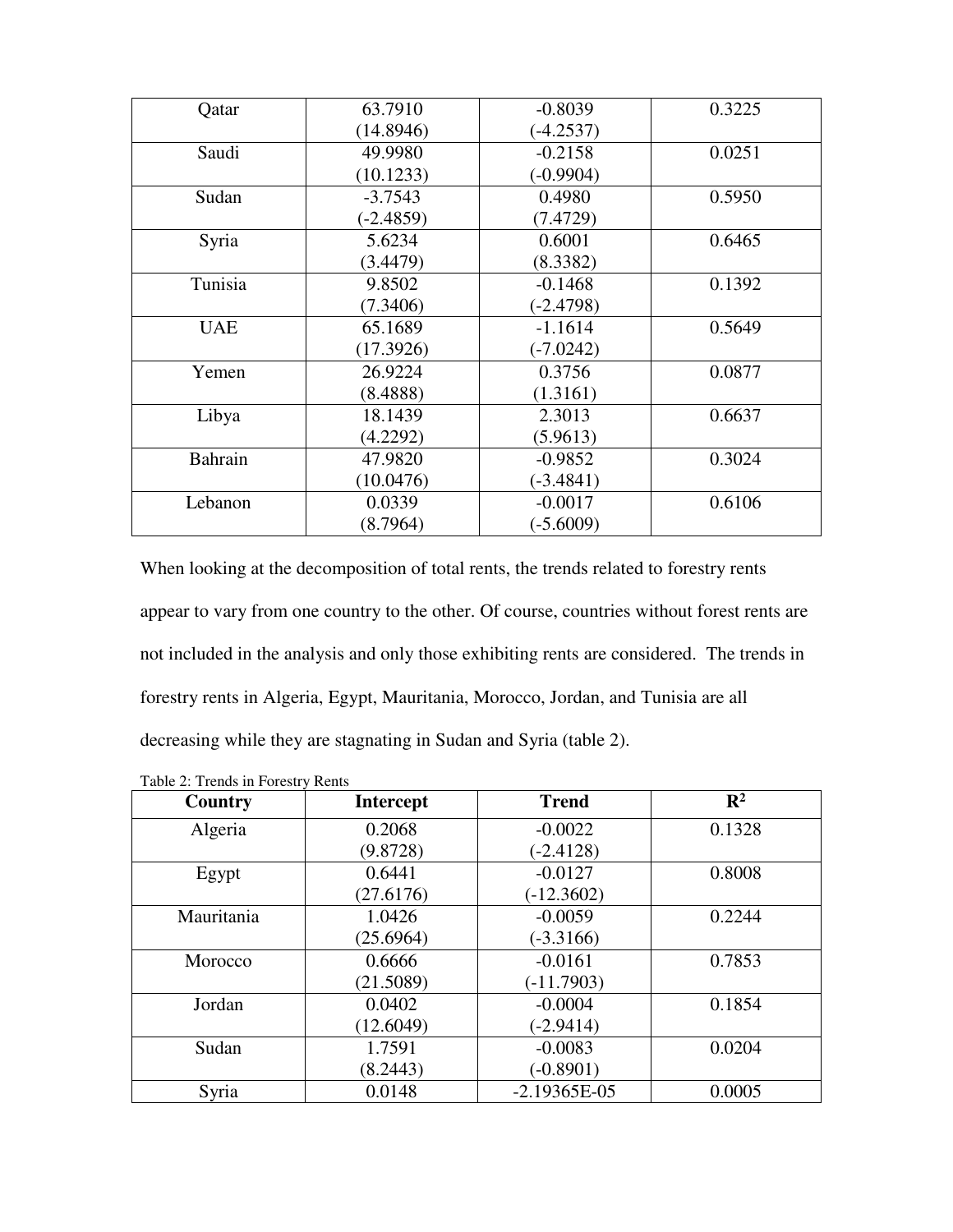|         | (4.3972) | (-0.1474`   |        |
|---------|----------|-------------|--------|
| Tunisia | 0.3121   | -0.0044     | 0.5534 |
|         | 21.1239  | $(-6.8620)$ |        |

#### **2. Time trends in Oil Rents**

All Arab countries are considered in the trend analysis of rents from gas and oil as they all have data on rents from oil and gas. While some countries appear to be lowering rents, others have had increasing trends with countries having stagnating rents. Iraq, Syria, Libya, and Sudan show increasing trends in oil rents. Oman, Qatar, Tunisia, the United Arab of Emirates, Bahrain, and Jordan exhibit decreasing trends. The trends in oil rents in Algeria, Egypt, Kuwait, Saudi and Yemen are all shown to be stagnating. These results indicate that the negative trends are consistent with either depletion of stocks or with the diversification strategy. Positive trends are mainly consistent with either new discoveries of oil and gas or with reduction of other activities (table 3).

| Country       | <b>Intercept</b> | <b>Trend</b> | $\mathbf{R}^2$ |
|---------------|------------------|--------------|----------------|
| Algeria       | 14.8439          | $-0.0429$    | 0.0044         |
|               | (6.3151)         | $(-0.4137)$  |                |
| Egypt         | 14.8406          | $-0.1668$    | 0.0509         |
|               | (5.6044)         | $(-1.4280)$  |                |
| Iraq          | 23.5914          | 1.7572       | 0.5188         |
|               | (3.7924)         | (6.4011)     |                |
| Kuwait        | 56.2508          | $-0.3770$    | 0.0659         |
|               | (10.7815)        | $(-1.6374)$  |                |
| Oman          | 57.1422          | $-0.7429$    | 0.4004         |
|               | (17.1008)        | $(-5.0380)$  |                |
| <b>Q</b> atar | 64.6162          | $-1.2955$    | 0.6212         |
|               | (17.3756)        | $(-7.8942)$  |                |
| Saudi         | 50.2773          | $-0.3222$    | 0.0558         |
|               | (10.3215)        | $(-1.4990)$  |                |
| Syria         | 6.5554           | 0.4841       | 0.5516         |
|               | (4.0856)         | (6.8376)     |                |
| Tunisia       | 8.8256           | $-0.1505$    | 0.1622         |

Table 3: Time trends in Oil Rents for Exporting Countries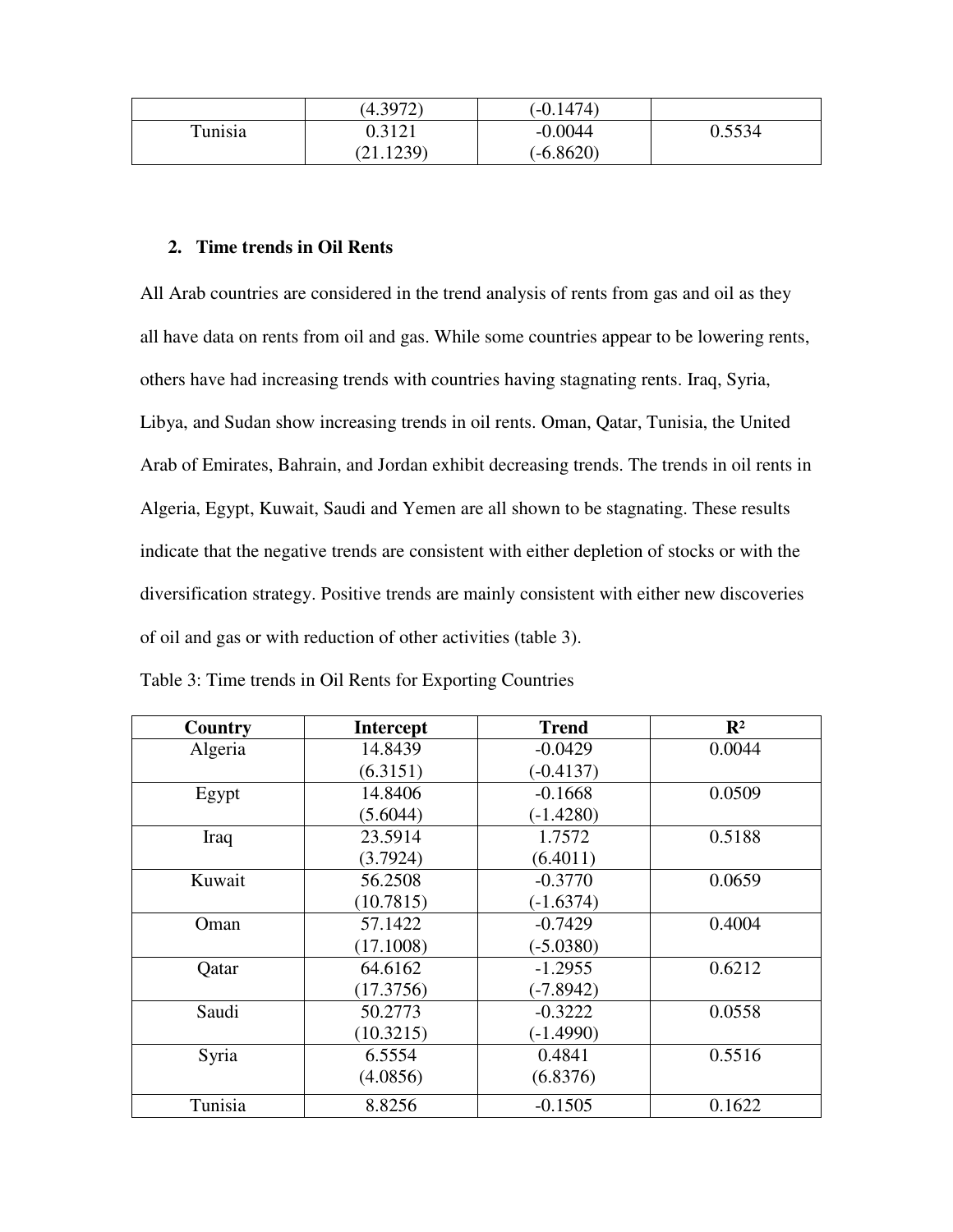|            | (7.0188)    | $(-2.7127)$ |        |
|------------|-------------|-------------|--------|
| <b>UAE</b> | 59.4558     | $-1.1291$   | 0.5444 |
|            | (15.6604)   | $(-6.7394)$ |        |
| Libya      | 19.5358     | 1.6504      | 0.5558 |
|            | (4.8269)    | (5.0027)    |        |
| Sudan      | $-5.3082$   | 1.2631      | 0.8145 |
|            | $(-3.2105)$ | (9.3724)    |        |
|            |             |             |        |
| Bahrain    | 41.7038     | $-1.0763$   | 0.4131 |
|            | (10.1859)   | $(-4.4395)$ |        |
| Jordan     | 0.02182     | $-0.0008$   | 0.6009 |
|            | (10.0773)   | $(-6.4938)$ |        |
| Yemen      | 26.8893     | 0.3730      | 0.0860 |
|            | (8.4443)    | (1.3018)    |        |

#### **3. Outcomes of Regression Analyzes**

The above concerns lead to attempting linking the rents with knowledge variables to test whether they facilitate or constrain access to knowledge and development. Regressions are pursued to test these hypotheses in the context of the overall world sample and for Arab countries. For that purpose, the components of Knowledge Economy are used. They are represented by education (EDU), innovation (INN), economic incentives regime (EIR) and information and communication (ICT) besides the indices knowledge index (KI) and KEI. The average rents are used as explanatory variables under different combinations but the AVG2000 as the average rents during the years 2000 (meaning from 2000 to 2010) appear to capture the variable needed in the regressions given below.

| <b>Dependent</b> | <b>Constant</b> | <b>AVG 2000</b> | <b>ICT</b> | $\mathbf{R}^2$ | <b>Observations</b> |
|------------------|-----------------|-----------------|------------|----------------|---------------------|
| <b>Variable</b>  |                 |                 |            |                |                     |
| <b>EDU</b>       | 0.028           | $-0.042$        | 0.913      | 0.761          | 95                  |
|                  | (.658)          | $(-1.980)$      | (15.492)   |                |                     |
| <b>INN</b>       | 0.294           | $-0.043$        | 0.620      | 0.772          | 95                  |
|                  | (10.314)        | $(-3.019)$      | (15.553)   |                |                     |
| <b>EIR</b>       | 0.341           | $-0.106$        | 0.483      | 0.364          | 95                  |
|                  | (5.098)         | $(-3.196)$      | (5.169)    |                |                     |
| KI               | 0.149           | $-.028$         | 0.796      | 0.918          | 95                  |
|                  | (7.669)         | $(-2.942)$      | (29.308)   |                |                     |
| <b>KEI</b>       | .222            | $-0.043$        | 0.697      | 0.878          | 95                  |
|                  | (10.179)        | $(-3.932)$      | (22.888)   |                |                     |

Table 4: Regression Analysis: Effects of rents on knowledge variables: Overall World Sample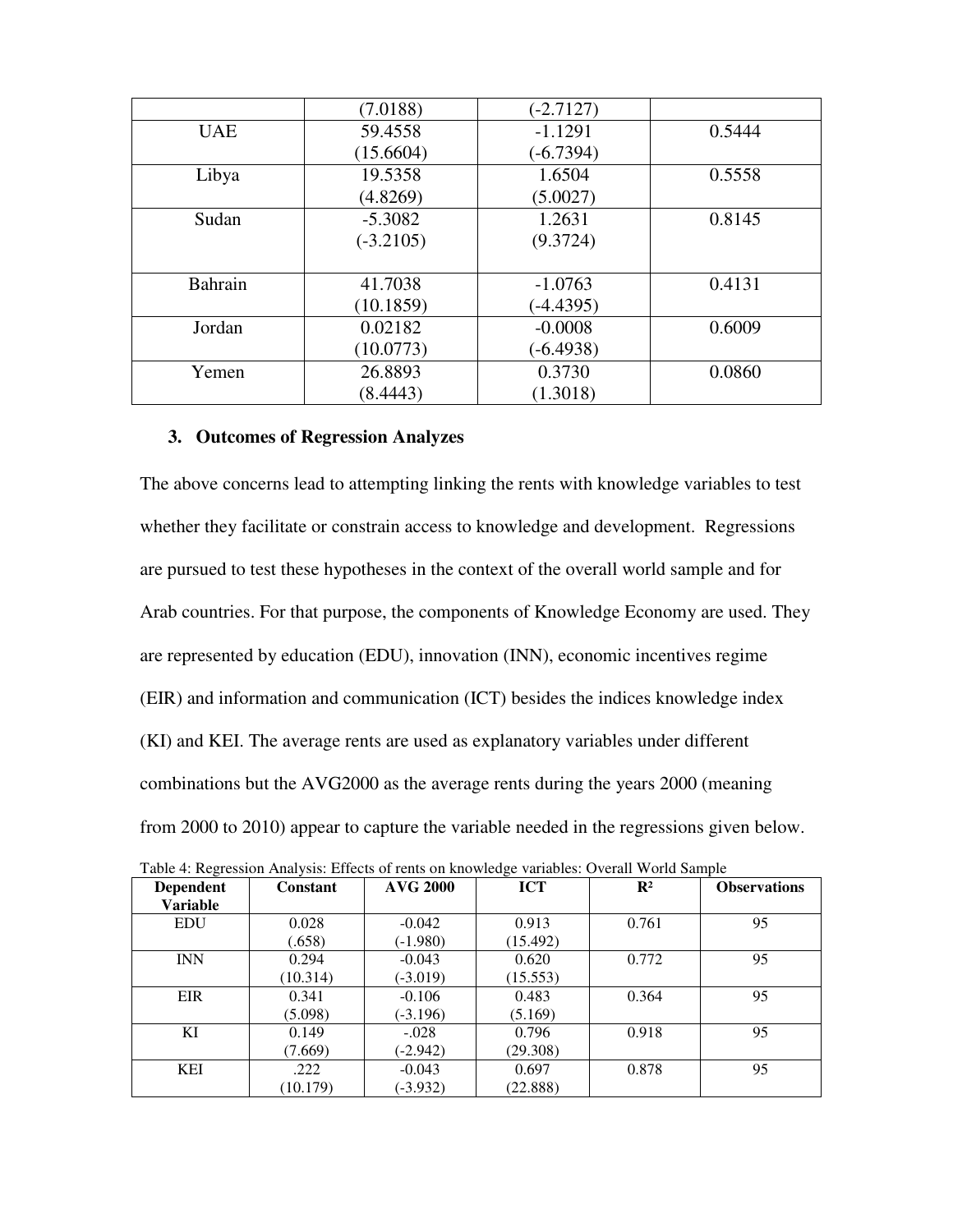In the overall sample of 95 countries, the relationships between each knowledge variable selected as independent variable, a high level of linearity is established (as shown by  $R^2$ between 0.364 and 0.918). The explanatory variables that show statistically significant (1% level) effects (except EDU that is significant at 5% level) on each of the knowledge variables, are the average rate of total rents as percent of GDP over the period 2000-2009 (AVG 2000) and ICT that also exhibits statistically significant effects. The above results show that knowledge variables are highly sensitive to the average rate of rents and to ICT. While the effects of ICT are all positive and good drivers of the other knowledge variables, the effects of rents are all negative. This implies that any increase (decrease) in rents decreases (increases) the related knowledge variable.

As they are limited observations in the group of Arab countries (16), the explanatory variables used that appear to provide good responses are the average rents of 1970 (AVG70) (1970-1979), the average of 1990 (AVG90) (1990-1999) and the average of rents over 2000-2009 (AVG2000). Other variables such as AVG80 and ICT as shown in the overall model were tried and eliminated for reasons of multicollinearity. Under this framework that appears to be statistically relevant with  $R^2$  between 0.207 and 0.833, the AVG 90 variable does not exhibit statistically significant effects. But, AVG2000 and AVG70 show statistically significant results for the variables EIR12, KI12, KEI12, EDU09, INN09, EIR09 and KI09 and KEI09. The level of significance is 5 % for KI12, EDU09 and KI09. It is 1 % for the other variables (EIR12, KEI12, INN09, EIR09 and KEI09. In some cases, both effects of AVG2000 and AVG70 are observed.

While the effects of the average rents for the period 2000-2009 are negative, the effects of the average rents over the period 1970-1979 are positive. This means that over the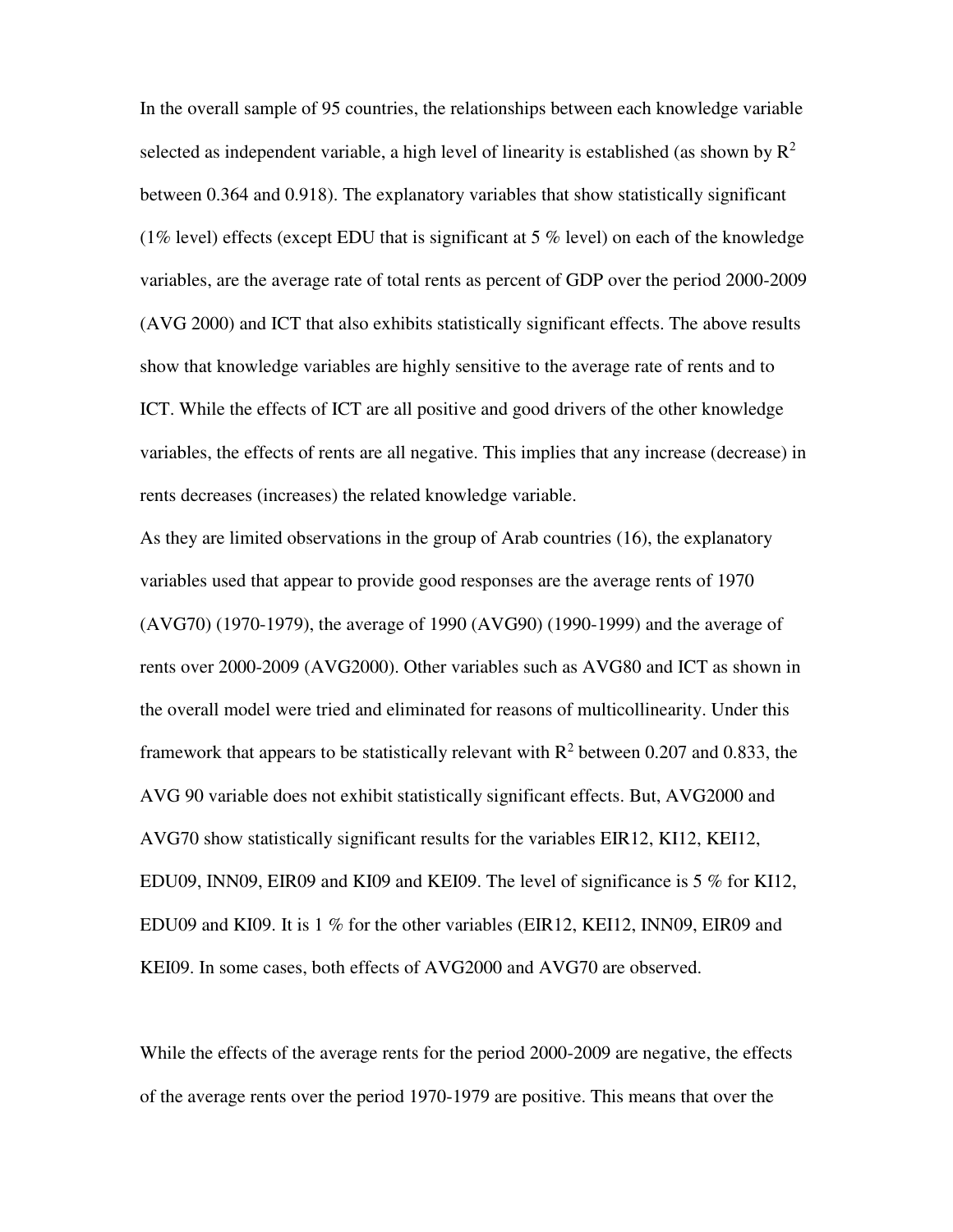period 2000-2009, the increase in rent decreases the related knowledge variables. But, the net effects: EIR12 (-0.835 and 0.806), for KEI12 (-0.494 and 0.439), for KI12 (-0.433 and 0.358), for INN09 (-0.347 and 0.316), for EIR09 (-.830 and 0.860), and for KEI09 (- 0.412 and 0.371) could be negative. This implies that the net effect of average rents is negatively related to most knowledge variables as represented by the above components.

| Dependent         | $\mathbf{m}$ of Regional Time one. Encourage on Rio wice community. These countries<br>Constant | <b>AVG 90</b> | <b>AVG2000</b> | AVG70   | $R^2$ | $N^{\circ}$  |
|-------------------|-------------------------------------------------------------------------------------------------|---------------|----------------|---------|-------|--------------|
| Variable          |                                                                                                 |               |                |         |       | Observations |
| ICT <sub>12</sub> | 0.605                                                                                           | $-0.011$      | $-0.269$       | 0.337   | 0.239 | 16           |
|                   | (6.705)                                                                                         | $(-0.045)$    | $(-1.204)$     | (1.631) |       |              |
| EDU12             | 0.588                                                                                           | 0.211         | $-0.644$       | 0.430   | 0.364 | 16           |
|                   | (5.658)                                                                                         | (0.454)       | (.028)         | (0.096) |       |              |
| INN12             | 0.617                                                                                           | 0.143         | $-0.507$       | 0.378   | 0.557 | 16           |
|                   | (10.782)                                                                                        | (0.359)       | (.004)         | (.014)  |       |              |
| EIR <sub>12</sub> | 0.603                                                                                           | 0.063         | $-0.835$       | 0.806   | 0.821 | 16           |
|                   | (10.914)                                                                                        | (0.437)       | $(-6.104)$     | (6.373) |       |              |
| KI12              | 0.613                                                                                           | 0.097         | $-0.433$       | 0.358   | 0.372 | 16           |
|                   | (8.252)                                                                                         | (0.499)       | $(-2.350)$     | (2.102) |       |              |
| KEI12             | 0.615                                                                                           | 0.080         | $-0.494$       | 0.439   | 0.523 | 16           |
|                   | (9.561)                                                                                         | (0.473)       | $(-3.105)$     | (2.983) |       |              |
| ICT09             | 0.684                                                                                           | 0.065         | $-0.275$       | 0.226   | 0.207 | 16           |
|                   | (9.618)                                                                                         | (0.347)       | $(-1.563)$     | (1.385) |       |              |
|                   |                                                                                                 |               |                |         |       |              |
| EDU09             | 0.586                                                                                           | 0.215         | $-0.496$       | 0.292   | 0.305 | 16           |
|                   | (6.533)                                                                                         | (0.912)       | $(-2.234)$     | (1.424) |       |              |
| INN <sub>09</sub> | 0.625                                                                                           | 0.034         | $-0.347$       | 0.316   | 0.501 | 16           |
|                   | (13.247)                                                                                        | (0.273)       | $(-2.965)$     | (2.921) |       |              |
| EIR09             | 0.600                                                                                           | $-0.009$      | $-0.820$       | 0.860   | 0.833 | 16           |
|                   | (11.015)                                                                                        | $(-0.061)$    | $(-6.073)$     | (6.894) |       |              |
| KI09              | 0.639                                                                                           | 0.086         | $-0.346$       | 0.269   | 0.351 | 16           |
|                   | (10.601)                                                                                        | (0.547)       | $(-2.318)$     | (1.948) |       |              |
| KEI09             | 0.634                                                                                           | 0.055         | $-0.412$       | 0.371   | 0.525 | 16           |
|                   | (11.846)                                                                                        | (0.394)       | $(-3.112)$     | (3.031) |       |              |

**Table 5:** Regression Analysis: Effects of rents on knowledge variables: **Arab Countries** 

Is there a change in rent structure and what are the likely effects on knowledge variables? This leads to considering the regressions of knowledge variables on differencing and then the squared differences of rents to capture the effects on knowledge variables (table 6).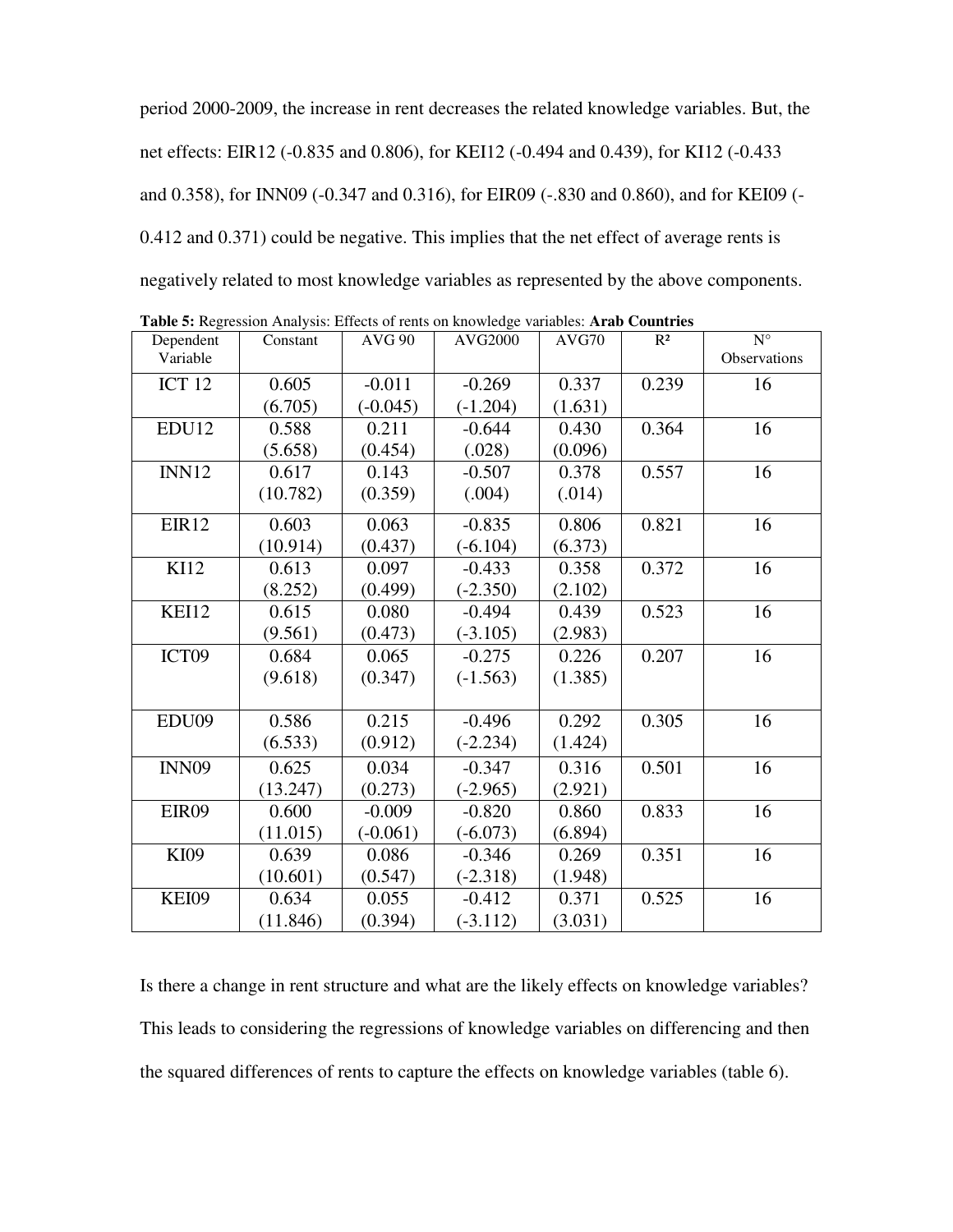| <b>Dependent</b><br><b>Variable</b> | <b>Constant</b>   | <b>Diff</b>            | <b>DiffSqu</b>           | $\mathbb{R}^2$ | <b>Observations</b> |
|-------------------------------------|-------------------|------------------------|--------------------------|----------------|---------------------|
| KEI09                               | 0.636<br>(16.845) | $-419$<br>$(-2.159)$   | 0.044<br>(0.185)         | .517           | 16                  |
| KI09                                | 0.632<br>(16.997) | $-0.302$<br>$(-2.652)$ |                          | 0.334          | 16                  |
| EIR09                               | 0.657<br>(17.997) | $-0.614$<br>$(-3.268)$ | $-0.335$<br>$(-1.443)$   | .846           | $\overline{16}$     |
| <b>INN09</b>                        | 0.622<br>(21.549) | $-0.329$<br>$(-3.724)$ |                          | 0.498          | 16                  |
| EDU09                               | 0.557<br>(9.856)  | $-0.380$<br>$(-2.196)$ | $\overline{\phantom{m}}$ | 0.256          | 16                  |
| ICT09                               | 0.659<br>(14.218) | $-0.545$<br>$(-2.286)$ | 0.436<br>(1.483)         | 0.312          | 16                  |
| KEI12                               | 0.620<br>(13.599) | $-0.522$<br>$(-2.224)$ | 0.086<br>(0.296)         | 0.510          | 16                  |
| KI12                                | 0.618<br>(13.454) | $-0.390$<br>$(-2.773)$ |                          | 0.354          | 16                  |
| EIR12                               | 0.647<br>(17.225) | $-0.608$<br>$(-3.142)$ | $-0.310$<br>$(-1.296)$   | 0.83           | 16                  |
| <b>INN12</b>                        | 0.601<br>(14.512) | $-0.475$<br>$(-2.227)$ | 0.060<br>(0.228)         | 0.525          | 16                  |
| EDU12                               | 0.546<br>(8.378)  | $-0.522$<br>$(-2.620)$ |                          | 0.329          | 16                  |
| ICT12                               | 0.630<br>(10.314) | $-0.675$<br>$(-2.150)$ | 0.538<br>(1.388)         | 0.287          | 16                  |

**Table 6:** Regression Analysis: Effects of differential rents as shown below the table: **Arab Countries** 

Note : \*Diff=Difference between log (%Rent in GDP, Average 2000-2009) and log (% Rent in GDP, Average 1970-1997) and \*DiffSqu=Diff squared.

The above regression results show that all indices and sub-indices related to knowledge economic index are negatively related to the explanatory variable representing the rate of rents in GDP per country. The indices used as independent variables in these regressions account for the difference between the average of the logarithmic values over the years 2000-2009 of the percent rent in GDP per country and the logarithmic values over the years 1970-1979 of the percent rate in GDP per country. It also includes the squared value of this index. But, in these regressions, the coefficients related to the squared values of the index appear to be statistically non significant.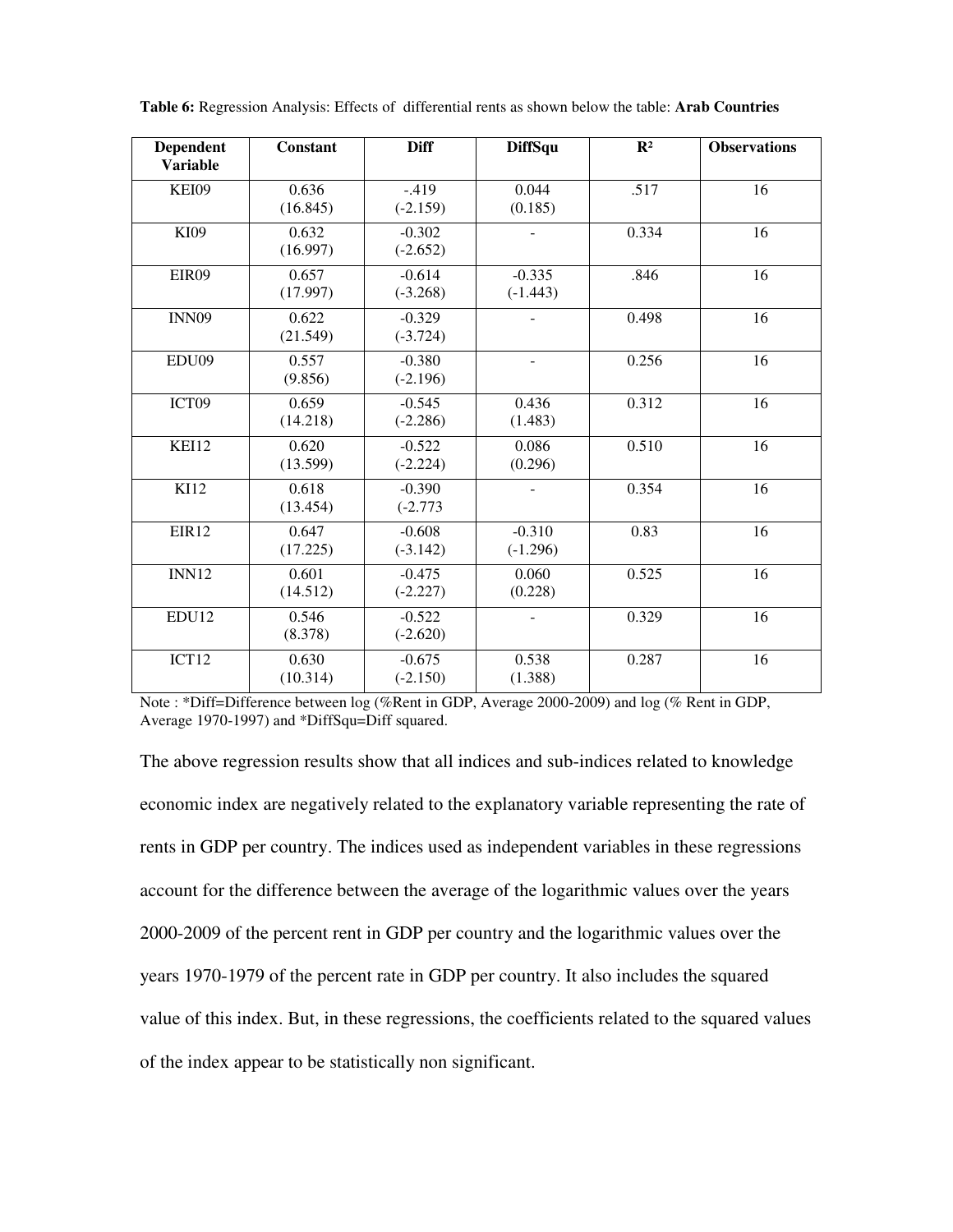These results show that the overall KEI of 2009 and of 2012 have respective coefficients of -0.419 and -0.522 while the related KI for the same years exhibit responses of -0.302 and -0.390 respectively for 2009 and 2012. Similarly, when INN09, INN12 are the dependent variables, the respective effects are -0.329 and -0.475. EDU09 and EDU12 exhibit also responses that are -0.380 and -0.522. The levels of responses of ICT09, ICT12, EIR09 and EIR12 are given as -0.545, -0.675, -0.674 and -0.608.

The results show how the rate of rent in GDP per country influences the level of knowledge attainment as this is measured by knowledge economy and knowledge indices besides the sub-components of the KEI. Otherwise, larger dependency on oil, gas and forestry rents as included in the World Bank data lowers the levels of knowledge attainment in case of positive values of the independent variable. Countries with lower rents might have higher levels in the knowledge attainment indices in case of positive values of the independent variable. These coefficients can be interpreted as effects of rents on knowledge gains or losses for countries. Those with higher levels of rents have higher costs in the knowledge sphere while lower costs are observed in countries with lower dependency on oil, gas and forests. Countries such as Lebanon, Morocco, Tunisia, Bahrain, UAE, Qatar, Kuwait, Oman and Saudi Arabia are having extra-benefits in the area of knowledge from the rent economy. Jordan, Egypt, Mauritania, Sudan, Syria, Yemen and Algeria are those countries that pay knowledge tribute to their rent based economy. In the sense of the selected index for rent representation, the 2000/1970 ratio is explained such that less than one implies a negative value in logarithms while positive values are ensured under the values of the ratio that are higher than one. This might mean that the concerned countries have lowered their dependency on rents in the economy when the original ratio representing the average rent in percent of GDP if the value for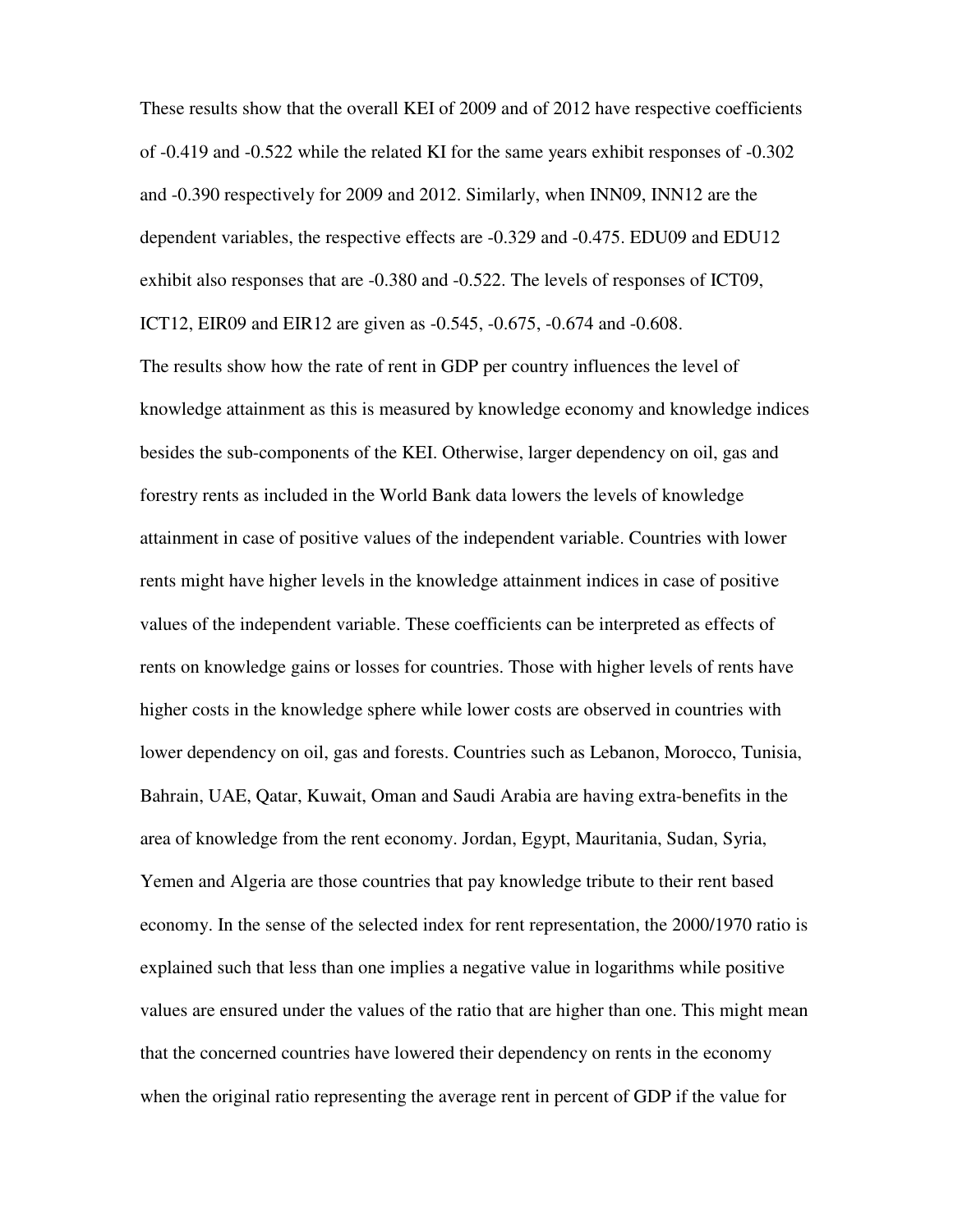the years 2000 is lower than the one that prevailed in 1970's. This is a sign of diversification and less dependency on oil, gas and forests. Newer discoveries of new natural resources may show figures where the 2000 rent is higher than that of 1970. The following table 8 shows how rents could be used to rank countries. Using AVG 2000 (rents that occurred in years 2000), Lebanon, Jordan and Morocco appear to have the lowest ranks with few oil resources. The Gulf countries have the highest ranks and appear at end of the list.

Table 7: Total Rents as percent of GDP (source WB) ranked by the average rents that occurred at different decades 2000 (2000-2011), 90 (1990-1999), 80 (1980-1989) and 70 (1970-1979)

#### **Ranked by AVG2000**

|                |                |          |          |          | Ratio2000 |
|----------------|----------------|----------|----------|----------|-----------|
|                | <b>AVG2000</b> | AVG90    | AVG80    | AVG70    | over 1970 |
| Lebanon        | 0.006424       | 0.019681 | 0.007912 | 0.0079   | 0.813145  |
| Jordan         | 1.323509       | 0.236457 | 0.356531 | 1.062412 | 1.245759  |
| Morocco        | 1.549818       | 0.581404 | 2.230848 | 3.155989 | 0.491072  |
| Tunisia        | 5.41763        | 3.566321 | 10.97922 | 7.983697 | 0.678587  |
| Egypt          | 15.15793       | 10.34191 | 22.12079 | 9.893038 | 1.532182  |
| Sudan          | 18.18588       | 2.831486 | 1.170472 | 1.641631 | 11.07793  |
| Mauritania     | 21.41986       | 8.129692 | 10.70619 | 14.84876 | 1.442535  |
| Syria          | 25.30291       | 23.52125 | 12.36641 | 8.11405  | 3.118407  |
| <b>Bahrain</b> | 30.41538       | 23.75888 | 46.91227 | 46.91    | 0.648377  |
| <b>UAE</b>     | 31.52792       | 31.42353 | 40.59285 | 45.73739 | 0.689325  |
| Yemen          | 33.34589       | 27.63558 | 27.63    | 27.63    | 1.206872  |
| Algeria        | 33.65206       | 16.17218 | 16.34645 | 20.20645 | 1.665412  |
| Qatar          | 44.76356       | 33.72777 | 47.888   | 66.07603 | 0.677455  |
| Kuwait         | 47.78578       | 37.06023 | 47.31588 | 65.47057 | 0.729882  |
| Oman           | 49.11157       | 32.6585  | 43.19188 | 59.5618  | 0.824548  |
| S.Arabia       | 50.43384       | 34.48267 | 42.98475 | 55.25291 | 0.912782  |

Both the descriptive and regression analyzes pursued in this paper to show that rents from exhaustible natural resources are likely to be negatively affecting the knowledge economy indices. This is an empirical result based on rents as shares of GDP and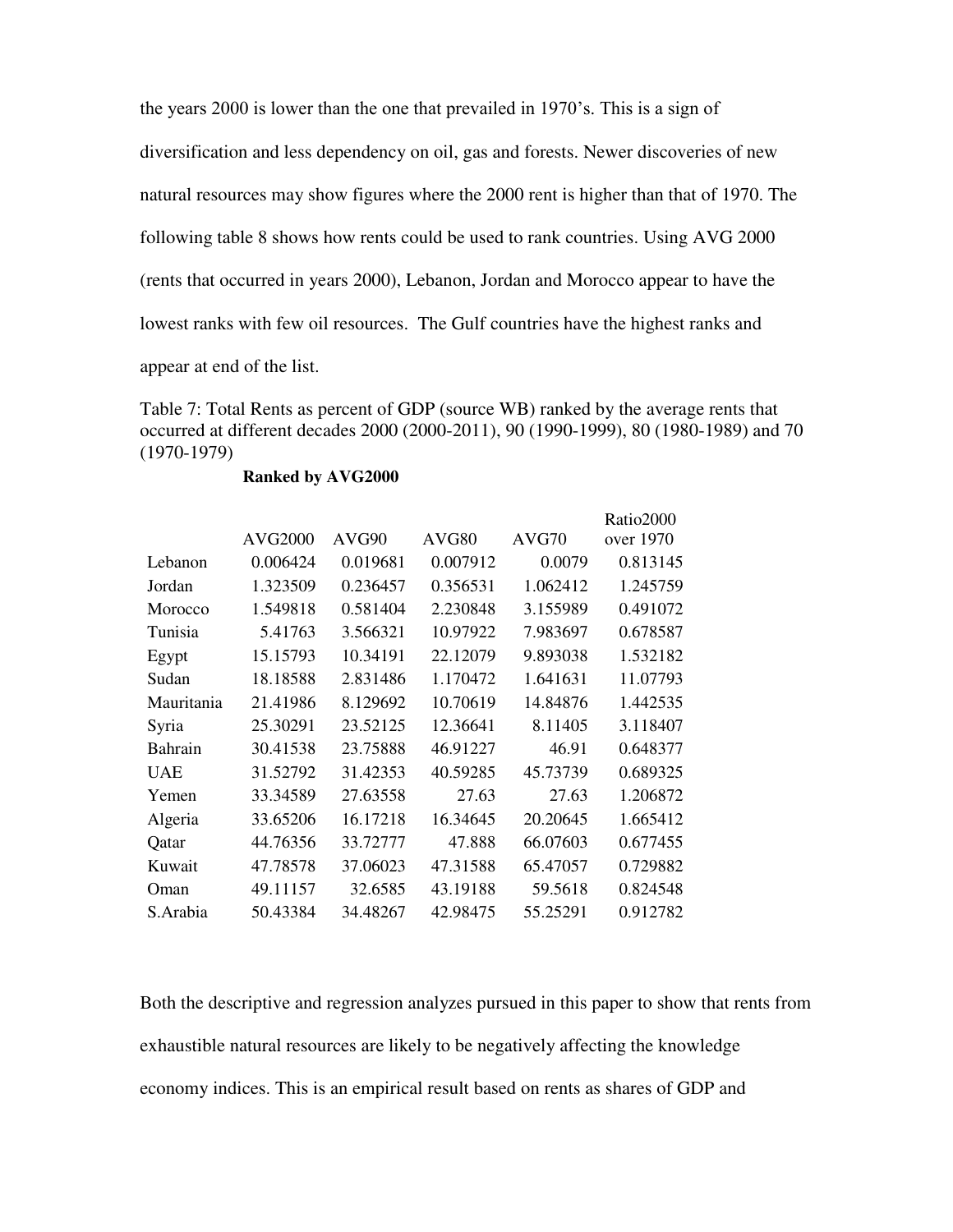knowledge variables as provided by World Bank data. The regression results mainly for oil and gas show that all indices and sub-indices related to knowledge economic measurements are negatively related to the explanatory variable representing the rate of rents as a share of GDP per country. The indices used as independent variables in these regressions account for the difference between the average of the logarithmic values over the years 2000-2009 of the percent rent in GDP per country and the logarithmic values over the years 1970-1979 of the percent rate in GDP per country. It also includes the squared value of this index. But, in these regressions, the coefficients related to the squared values of the index appear to be statistically non significant. These results show that Arab countries need to investigate new financial mechanisms with the development of new knowledge based policies that could promote further development. The cases of developed economies and some developing countries provide examples that could be followed by oil and gas exporters.

#### **Discussion and Conclusion**

Both the exhaustible and renewable resources available in Arab countries generate rents that are likely to be further mobilized for development and where the knowledge economy components could become important drivers for inclusive growth. Current and future levels of rents related to oil and gas are too important and need to be further directed to research, education, innovation, enterprise creation and creation of new technologies and institutions. The managerial and governance components are likely to play an important role in mobilizing these rents towards higher social efficiency.

There are countries that are successful in generating further access to knowledge economy through a better use of funds based on rents from natural resources. These economies could be used as starting models to improve the use of rents. Participation and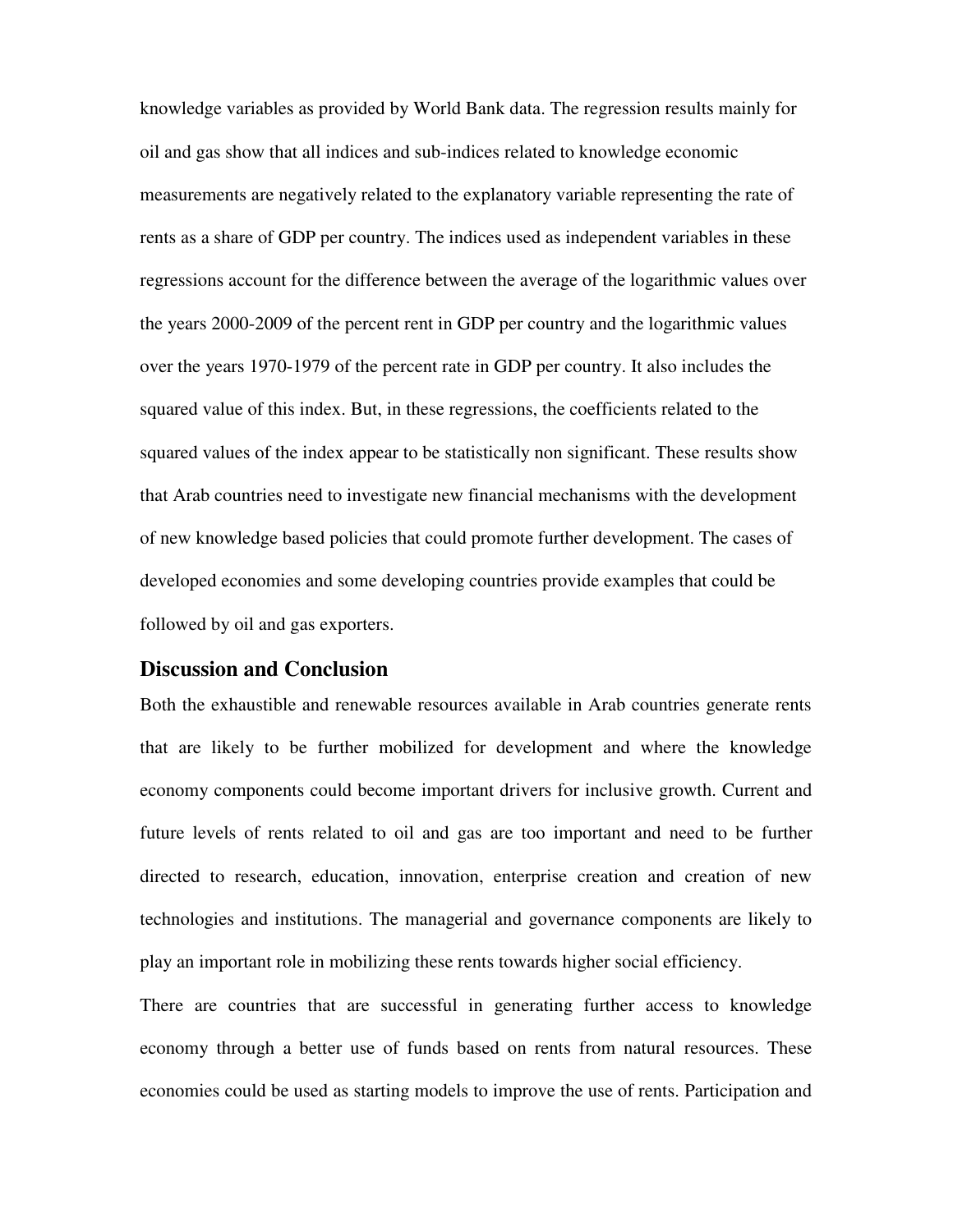inclusion of all to these processes are means to ensure the improvement of the governance towards creating new enterprises and enlarging the market economies in the Arab world. The risks of exhaustion of rents and moves towards more diversification push also for a higher access to the knowledge economy through the efficient use of the current rents. This dynamic process is by itself knowledge based and needs to be continuously run to capture future opportunities for further inclusive growth in the Arab economies. But, the overall results attained in this paper show how natural resource rents constitute a curse for the future pursuit of knowledge economy development and adoption. But as discussed in the literature review, some Arab countries are shown with blessings from natural resources. This call for further analysis of the data for each individual Arab country. But, the transformation of curse to a sustainable blessings is the promising economic and social direction of change that could increase further inclusive growth in the Arab economies.

# **References**

- Akarli, A. O. (2007). The GCC Dream: between the brics and the developed world. *Goldman Sachs Korea: Global Economic Paper No: 155,* 167-180. Retrieved Monday 18th June 2013 from <http://www.goldmansachs.com/korea/ideas/global-growth/gcc-dream.html>
- Al-Irani, M. (2012) .Oil Curse in Yemen: The Role of Institutions and Policy. Economic Research Forum. Working Paper n° 694. Retrieved from <http://www.erf.org.eg/CMS/uploads/pdf/694.pdf>
- Boucekkine, R., Prieur, F. and Puzon, K. (2013). The dynamics of lobbying under uncertainty: on political liberalization in Arab countries. Aix-Marseille School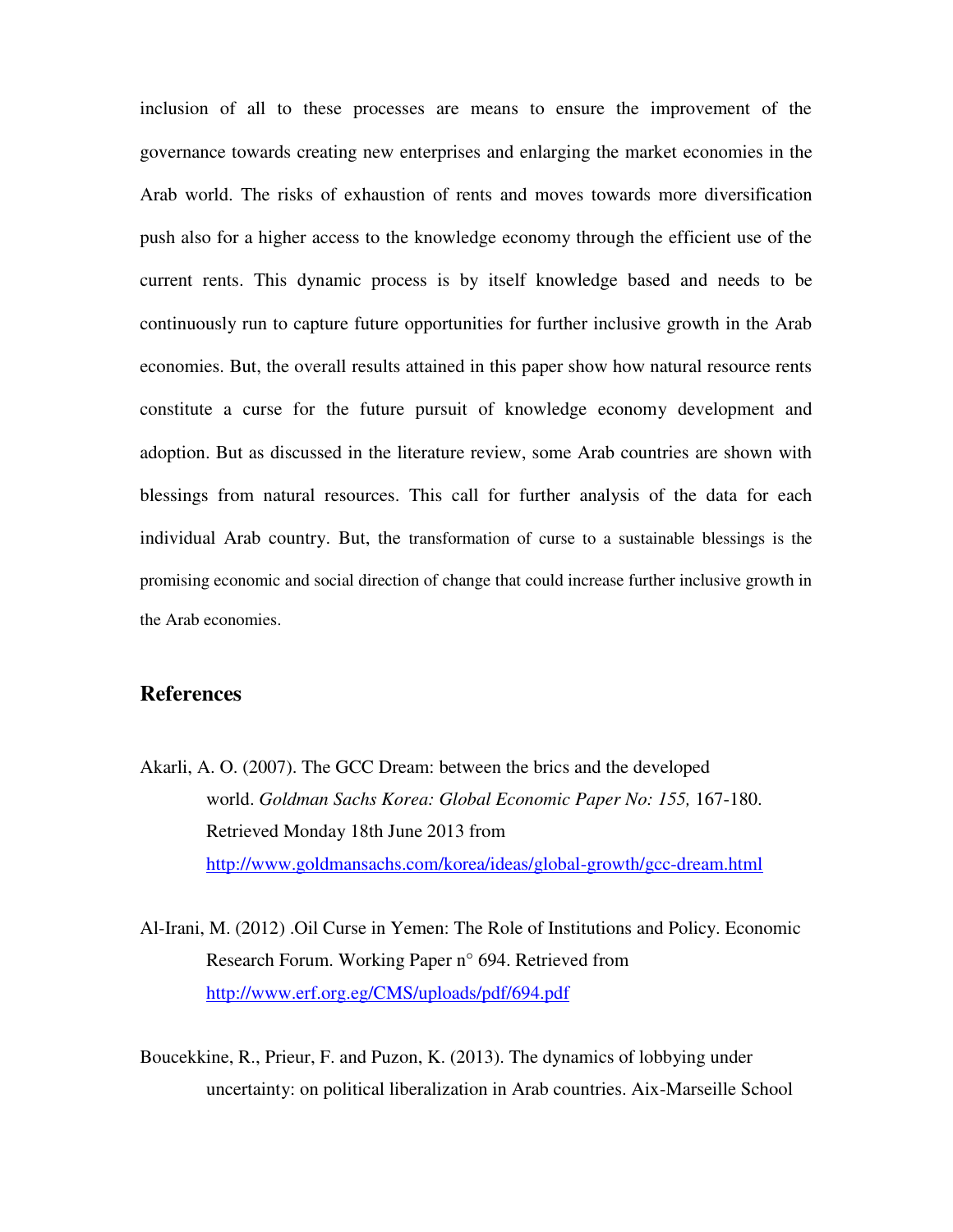of Economics,Working papers, Halshs-00801961-version 1, 18 March, 2013. 21 pages. Retrieved from: [http://halshs.archives](http://halshs.archives-ouvertes.fr/docs/00/80/19/61/PDF/WP_2013_-_Nr_17.pdf)[ouvertes.fr/docs/00/80/19/61/PDF/WP\\_2013\\_-\\_Nr\\_17.pdf](http://halshs.archives-ouvertes.fr/docs/00/80/19/61/PDF/WP_2013_-_Nr_17.pdf)

- Bricker, N. Q. and Foley, M.C. (2013). The Effect of Youth Demographics on Violence: The Importance of the Labor Market. *IJCV* : Vol. 7 (1) 2013, pp: 1-15. Retrieved from:<http://www.ijcv.org/earlyview/290.pdf>
- Busse, M. and Gröning, S. (2011). The resource curse revisited: Governance and natural resources. Hamburg Institute of International Economics (HWWI) paper N°106, Retrieved Monday 18th June 2013 from [http://hwwirohindex.de/uploads/tx\\_wilpubdb/HWWI\\_Research\\_Paper\\_106.pdf](http://hwwirohindex.de/uploads/tx_wilpubdb/HWWI_Research_Paper_106.pdf)
- Cappelen, A. and Mjøset, L. (2009). Can Norway Be a Role Model for Natural Resource Abundant Countries?. *WIDER Research Paper, 23*.
- Carneiro, F, G. (2007). Development Challenges of Resource- Rich Countries: The Case of Oil Exporters. *The World Bank, Africa Region*.
- Clement , M. H. (2004). Algeria's agonies: Oil rent effects in a bunker state. *The Journal of North African Studies,* 68-81. Retrieved Monday 18th June 2013 from [http://chenry.webhost.utexas.edu/public\\_html/Algeria\\_Agonies.pdf](http://chenry.webhost.utexas.edu/public_html/Algeria_Agonies.pdf)
- Cotet, A, M. and Tsui, K, K. (2010). Resource Curse or Malthusian Trap? Evidence from Oil Discoveries and Extractions. *Ball State University and Clemson University*.
- Davis, G, A. and Tilton, J, E. (2005). The Resource Curse. Natural Resources Forum [Volume 29, Issue 3, p](http://onlinelibrary.wiley.com/doi/10.1111/narf.2005.29.issue-3/issuetoc)ages 233–242,
- Di John, J. (2011). Is There Really a Resource Curse? A Critical Survey of Theory and Evidence. *Global Governance, 17,* 167-184.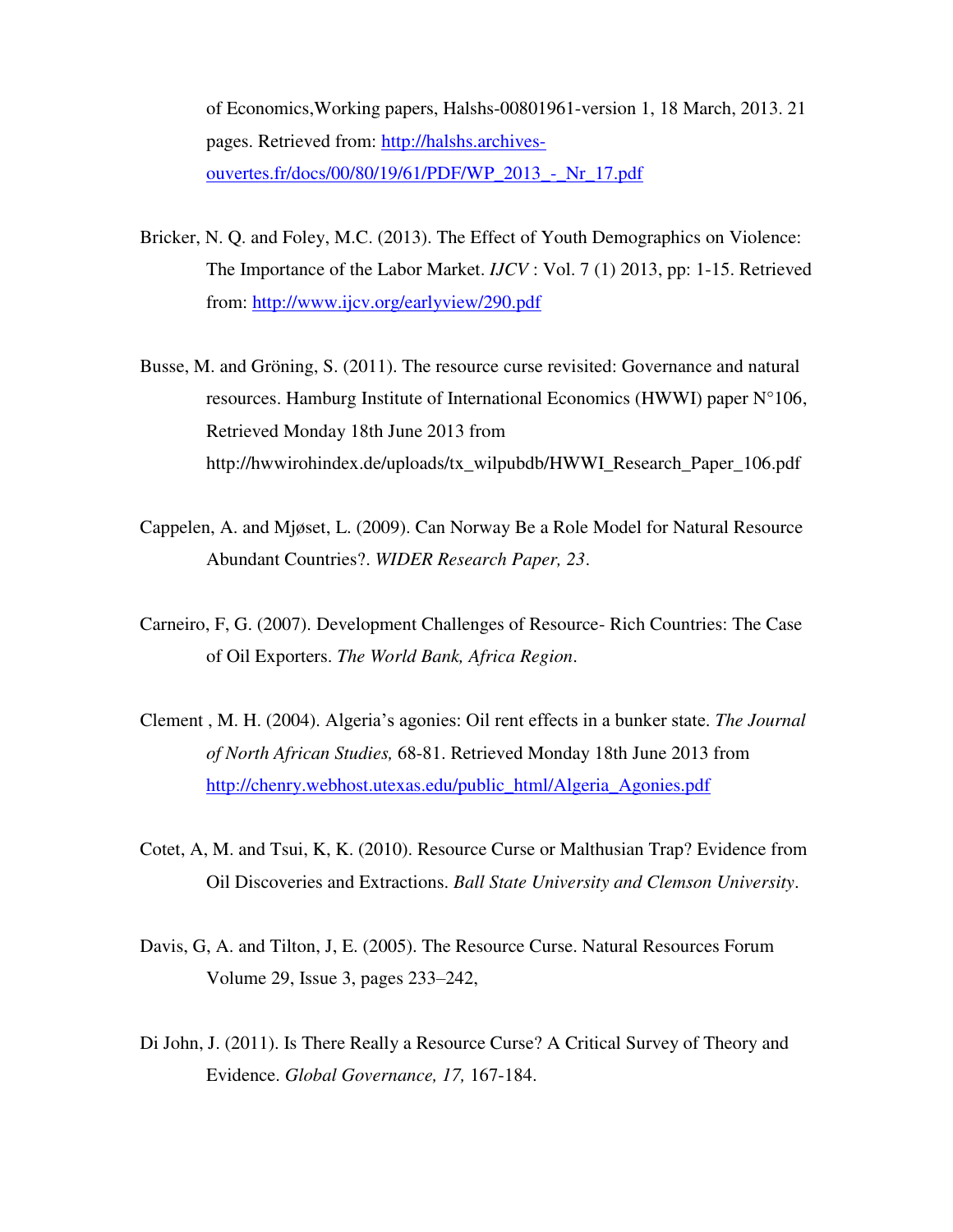- Driouchi, A. (2014). Rents from Natural Resources and Relations to Knowledge Economy in Arab Countries. In A. Driouchi (Ed.), *Knowledge-Based Economic Policy Development in the Arab World* (pp. 313-334). Hershey, PA: Business Science Reference. doi:10.4018/978-1-4666-5210-1.ch013
- Ebeke, C. and Omgba, L, D. (2011). Oil Rents, Governance Quality, and the Allocation of Talents in Developing Countries*. Centre d'Etudes et de Recherches sur le Développement International*.
- Elbadawi, I. A. and Gelb, A. H. (2010). Oil, Economic Diversification and Development in the Arab World. Economic Research Forum. Working Paper n° 35. Retrieved from [http://www.erf.org.eg/CMS/uploads/pdf/1257854518\\_NR\\_09\\_Elbadawi\\_.pdf](http://www.erf.org.eg/CMS/uploads/pdf/1257854518_NR_09_Elbadawi_.pdf)
- ElBadawi, I. and Makdisi, S.(2013).Understanding Democratic Transitions in the Arab World.Economic Research Forum (ERF), Cairo, Egypt, Working Paper 765, September 2013, 46 pages.

El-Katiri, L., Fattouh, B., Segal, P. (2011). Anatomy of an Oil-Based Welfare State: Rent Distribution in Kuwait. *LSE Kuwait Programme on Development, Governance and Globalization in the Gulf States public seminar*. Retrieved Monday 18th June 2013 from [http://www.lse.ac.uk/government/research/resgroups/kuwait/documents/Fattouh.](http://www.lse.ac.uk/government/research/resgroups/kuwait/documents/Fattouh.pdf) [pdf](http://www.lse.ac.uk/government/research/resgroups/kuwait/documents/Fattouh.pdf) 

Fleming, D. A. and Measham, T. G. (2013). *Disentangling the natural resource curse: National and regional socioeconomic impacts of resource windfalls*. Selected paper prepared for presentation at the Agricultural & Applied Economics Association's 2013 AAEA & CAES Joint Annual Meeting Washington, DC, August 4-7, 2013. Retrieved Monday 18th June 2013 from <http://purl.umn.edu/150526>,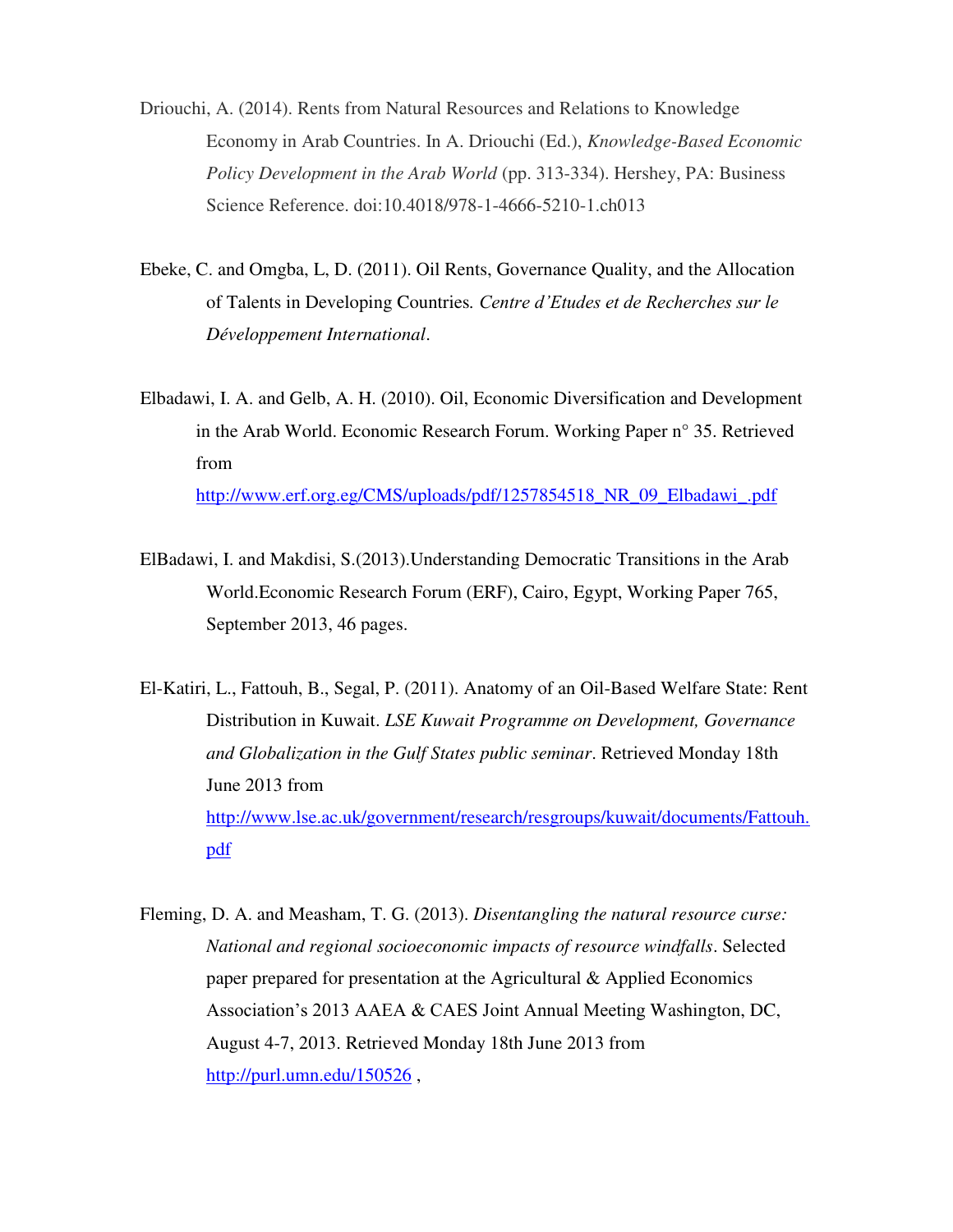[http://ageconsearch.umn.edu/bitstream/150526/2/Fleming%20and%20Measham](http://ageconsearch.umn.edu/bitstream/150526/2/Fleming%20and%20Measham__AAEApaper.pdf) [\\_\\_AAEApaper.pdf](http://ageconsearch.umn.edu/bitstream/150526/2/Fleming%20and%20Measham__AAEApaper.pdf)

- Frankel, J.A. (2010). The Natural Resource Curse: A Survey. *NBER Working Paper No. 15836*.
- Gaitan, B. and Roe, T. (2012). International trade, exhaustible-resource abundance and economic growth. *Review of Economic Dynamics 15 (2012),* 72–93.
- Haouas, I. and Heshmati, S. (2014). Can the UAE Avoid the Oil Curse by Economic Diversification?. IZA Discussion Paper No. 8003, 21 pages.
- Hartzok, A. (2004). *Citizen dividends and oil resource rents a focus on Alaska, Norway and Nigeria*. Paper presented at the U.S. basic income guarantee network (USBIG) track of the eastern economic association 30th annual conference, Washington, DC. Retrieved Monday 18th June 2013 from <http://www.earthrights.net/docs/oilrent.html>
- Kabbashi, S. (2012). Understanding and Avoiding the Oil Curse in Sudan. Economic Research Forum. Working Paper n° 735. Retrieved from <http://www.erf.org.eg/CMS/uploads/pdf/735.pdf>
- Konte, M. (2012). A curse or a blessing? natural resources in a multiple growth regimes analysis. *IDEAS RePec (Research Papers in Economics)*, Retrieved Monday 18th June 2013 from<http://ideas.repec.org/p/aim/wpaimx/1218.html>
- Kurtz, M, J. and Brooks, S, M. (2011). Conditioning the "Resource Curse": Globalization, Human Capital and Growth in Oil- Rich Nations. *Comparative Political Studies, 44,* 639-661.
- Lange, G.M., and Motinga, D. (1997). The Contribution of Resource Rents from Minerals and Fisheries to Sustainable Economic Development in Namibia.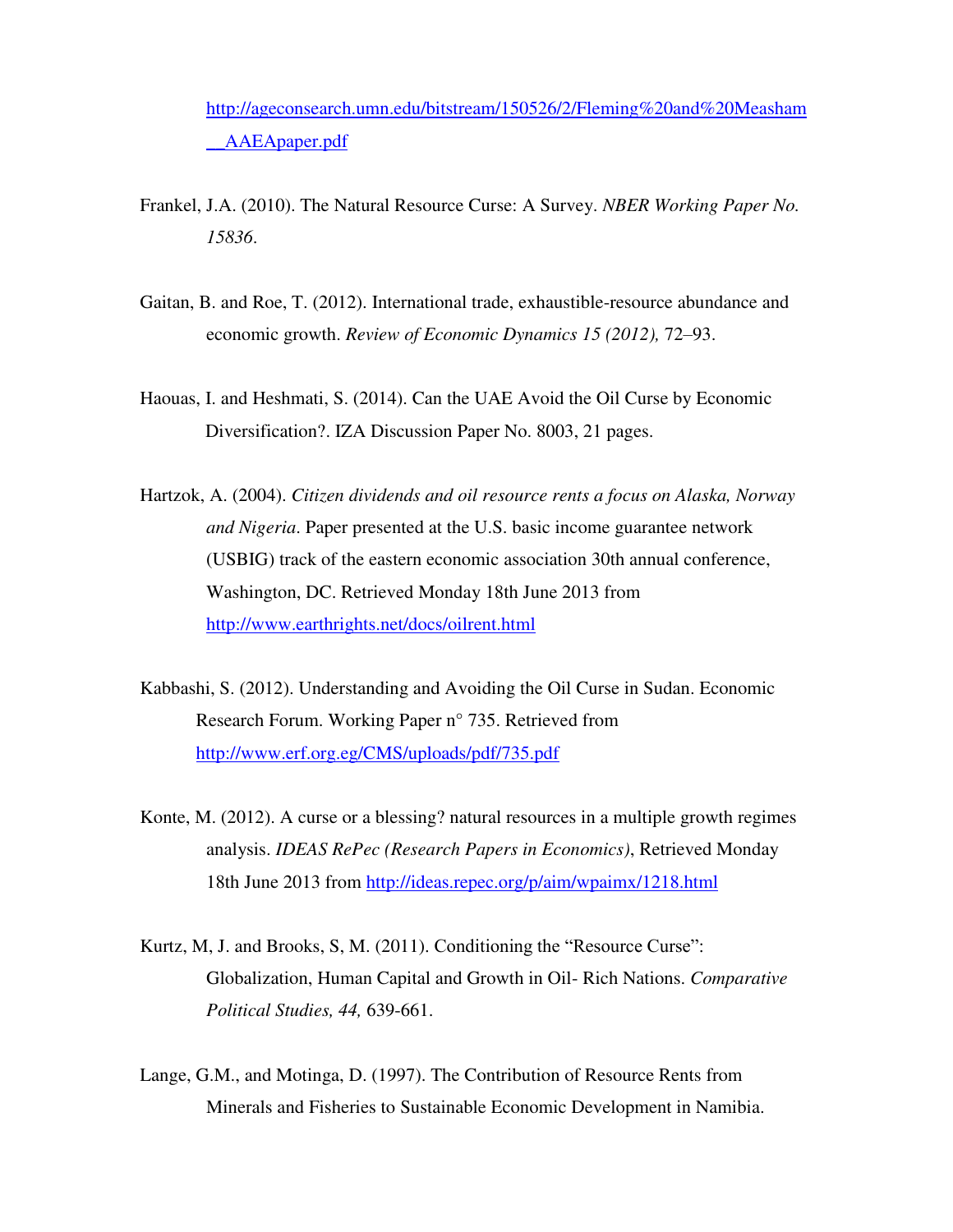Institute for Economic Analysis, New York University and Namibian Economic Policy Research Unit, Research Discussion Paper Number 19, June 1997. 41 pages. Retrieved from: [http://millenniumindicators.un.org/unsd/envaccounting/ceea/archive/Fish/Namib](http://millenniumindicators.un.org/unsd/envaccounting/ceea/archive/Fish/Namibia_ResourceRent_Fisheries_Minerals.PDF) [ia\\_ResourceRent\\_Fisheries\\_Minerals.PDF](http://millenniumindicators.un.org/unsd/envaccounting/ceea/archive/Fish/Namibia_ResourceRent_Fisheries_Minerals.PDF)

Leonov, M. and Volchkova , N. (2013). Searching for dutch disease: Natural resources and industrial growth. *Social Science Research Network (SSRN)*, Retrieved Monday 18th June 2013 from http://papers.ssrn.com/sol3/papers.cfm?abstract\_id=2241293

Malik, F. (2013). Correlation and causality behind success and failure of resource abundant countries. *Critical review of Why do some resource-abundant countries succeed while others do not?.* (Ragnar Torvik) , Retrieved Monday 18th June 2013 from [http://www.afghanjc.com/wp](http://www.afghanjc.com/wp%20content/uploads/2013/04/Ragnar_Torvik.pdf)  [content/uploads/2013/04/Ragnar\\_Torvik.pdf](http://www.afghanjc.com/wp%20content/uploads/2013/04/Ragnar_Torvik.pdf) 

- Paltseva, E. and Roine, J. (2011). Resource Curse: What Do We Know About It? The Forum for Research on Eastern Europe and Emerging Economies.
- Ragnar, T. (2009). Why do some resource-abundant countries succeed while others do not?. *Oxford Review of Economic Policy, 25(2),* 241-256. Retrieved from <http://www.svt.ntnu.no/iso/ragnar.torvik/OXREP.pdf>
- Ross, M. L. and Andersen, J. J. (2012). The Big Oil Change: A Closer look at the Haber-Menaldo Analysis. APSA 2012 Annual Meeting Paper. Available at SSRN: <http://ssrn.com/abstract=2104708>
- Sachs, J, D. and Warner, A, M. (1997). Natural Resource Abundance and Economic Growth. *Center For International Development. National Bureau of Economic Research Working Paper No. 5398*